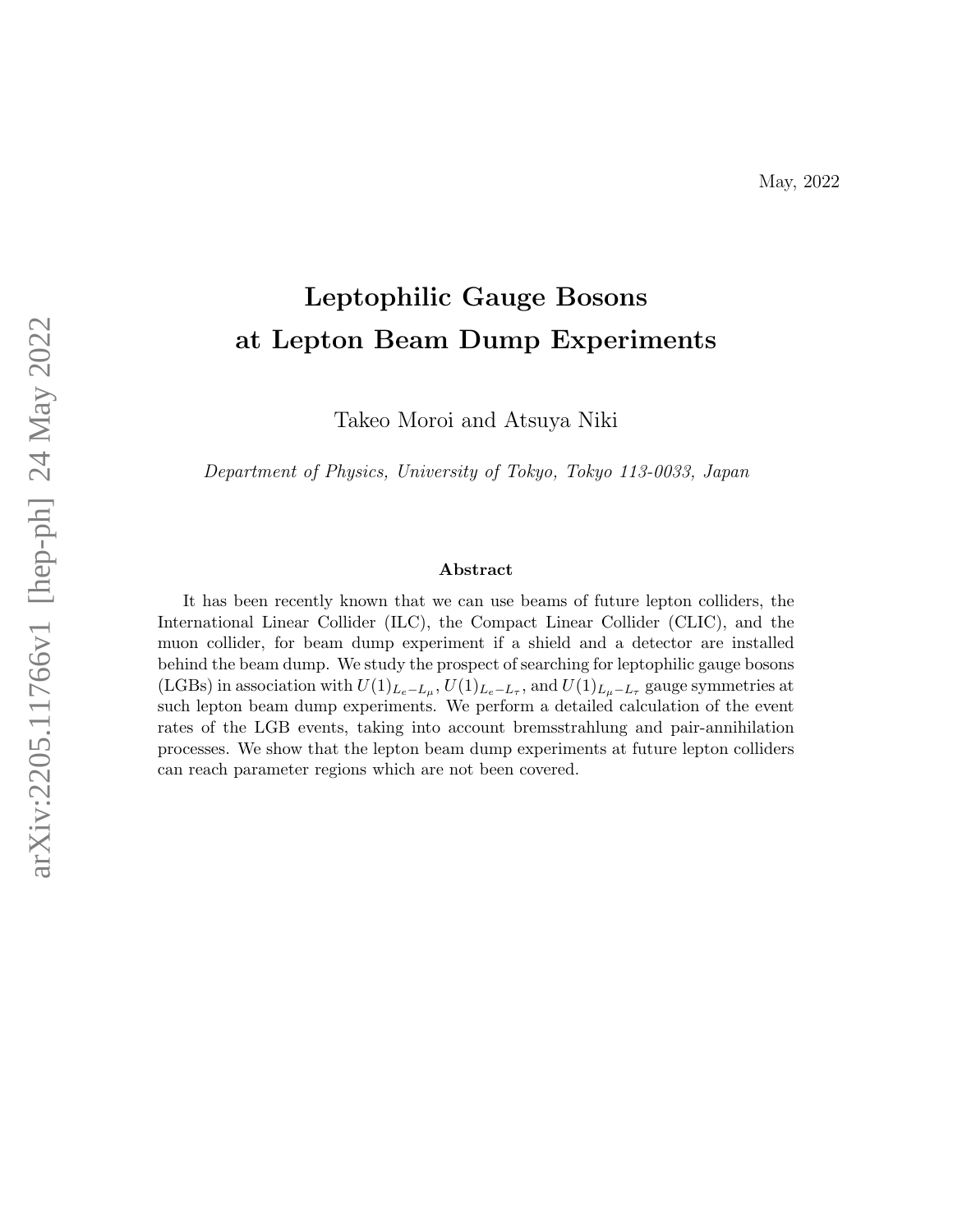## 1 Introduction

While the standard model (SM) successfully explains most of the electroweak-scale phenomena, it is widely believed that there exists physics beyond the standard model (BSM). To search for the BSM particles, the high energy collider experiments with lepton beam, such as the International Linear Collider (ILC) [\[1,](#page-18-0) [2,](#page-18-1) [3,](#page-18-2) [4,](#page-18-3) [5,](#page-19-0) [6\]](#page-19-1), the Compact Linear Collider (CLIC) [\[7\]](#page-19-2), and the muon collider [\[8\]](#page-19-3), are highly appreciated as prominent candidates of future collider experiments. One advantage of lepton colliders is that elementary processes at the interaction point and the background are well understood, so the lepton collider experiments are suited for the precision test of the high energy physics like Higgs properties.

In recent years, it has been pointed out that the high-energy lepton collider experiments can be also used for beam dump experiments, a kind of fixed target experiment [\[9,](#page-19-4) [10\]](#page-19-5). In this experiment, beam is injected into a beam dump, then new particles are produced through the interactions between the beam and the material in the beam dump. Since one of the initial states is a fixed target, the luminosity is greatly increased and the beam dump experiment has an advantage to search for feebly interacting particles compared to the collider experiments. In addition, the beam dump experiment at the future lepton collider has several advantages compared to fixed target experiments in the past: high energy beam  $(> \mathcal{O}(100) \,\mathrm{GeV})$  and a large amount of the initial-state leptons. Due to these advantages, it has been shown that the beam dump experiment using the ILC beam can cover the parameter regions of long-lived BSM particles where the previous experiments could not explore [\[9,](#page-19-4) [11,](#page-19-6) [12,](#page-19-7) [13\]](#page-19-8).

Among various possibilities of BSM physics, in this paper, we concentrate on gauge bosons in association with new  $U(1)$  gauge symmetries coupled to the difference of the leptonfamily numbers,  $U(1)_{L_e-L_\mu}$ ,  $U(1)_{L_e-L_\tau}$ , and  $U(1)_{L_\mu-L_\tau}$  [\[14,](#page-19-9) [15,](#page-19-10) [16,](#page-19-11) [17\]](#page-19-12). These new  $U(1)$ gauge symmetries can be introduced without quantum anomaly. We call the gauge bosons of our interest as leptophilic gauge bosons (LGBs). The phenomenology of leptophilic  $U(1)$ gauge symmetry have been intensively discussed; relevant subjects include neutrino physics [\[18,](#page-19-13) [19,](#page-19-14) [20,](#page-19-15) [21,](#page-20-0) [22\]](#page-20-1), muon anomalous magnetic moment [\[23,](#page-20-2) [24\]](#page-20-3), dark matter [\[25,](#page-20-4) [26,](#page-20-5) [27\]](#page-20-6), and so on. These LGBs can be long-lived in some parameter regions so they may be detected by the beam dump experiment. Ref. [\[13\]](#page-19-8) considered the search for LGBs in the ILC beam dump experiment and show that the ILC beam dump experiment can explore the parameter region which is still viable. In particular, for the case of  $U(1)_{L_{\mu}-L_{\tau}}$ , the ILC beam dump experiment can cover part of the regions where the LGB alleviates the Hubble tension [\[28\]](#page-20-7). In Ref. [\[13\]](#page-19-8), only the effect of the  $e^-$  beam particle was taken into account. However, there can occur scattering processes using the secondary  $e^{\pm}$ 's and  $\mu^{\pm}$ 's. In addition, the LGB can be produced via the annihilation process between the energetic beam or secondary  $e^+$  and the atomic  $e^-$ . These processes, which also contribute to the production of the LGB, are considered in the present study.

In this paper, we consider the possibility to search for the LGBs with the beam dump experiments using energetic beams of lepton colliders. We study in detail the production processes of LGBs as well as the detection efficiency and obtain the discovery reach. We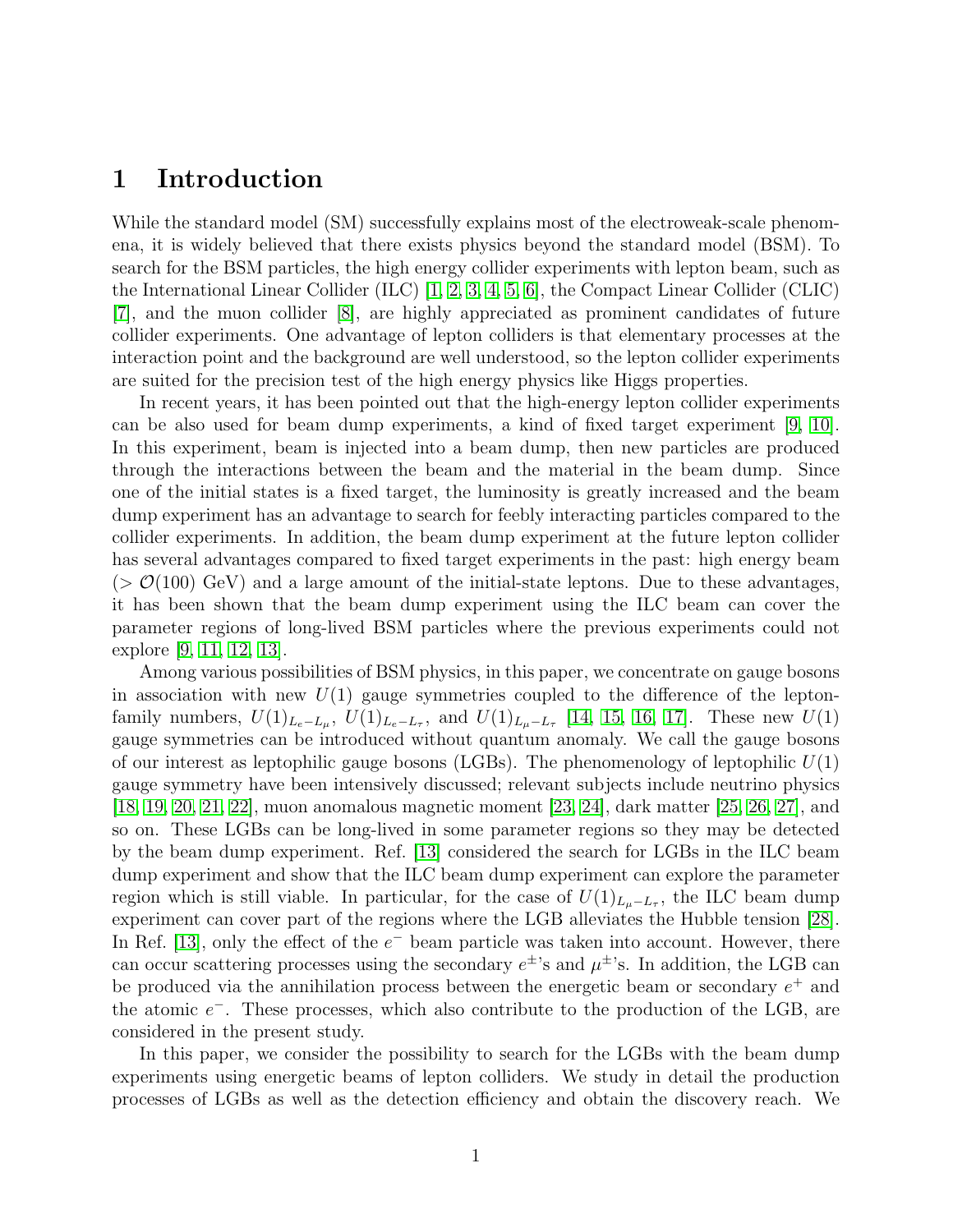take into account the production processes of LGBs which have not been considered in the previous analysis: the secondary  $e^{\pm}$  and  $\mu^{\pm}$  bremsstrahlung process and the positron  $e^+$ annihilation process. The cross section of the annihilation process can be larger than that of the bremsstrahlung process in some parameter space, so the sensitivity can be improved by this process. Furthermore, since the LGB of  $U(1)_{L_{\mu}-L_{\tau}}$  model does not couple to  $e^{\pm}$  at tree level, the the effects of secondary  $\mu^{\pm}$  may be non-negligible. We also consider the search for LGBs using the muon beam of the muon colliders.

The organization of this paper is as follows. We introduce the  $U(1)_{L_i-L_j}$   $(i, j = e, \mu, \tau)$ models in Sec. [2](#page-2-0) and the beam dump experiment in Sec. [3.](#page-5-0) Then we explain the calculation of the event rate in Sec. [4.](#page-6-0) We show the discovery reaches for the each model in the lepton beam dump experiments in Sec. [5](#page-11-0) and Sec. [6.](#page-15-0) Sec. [7](#page-18-4) is devoted for summary and discussion.

## <span id="page-2-0"></span>2 Model

We consider the  $U(1)_{L_i-L_j}$   $(i, j = e, \mu, \tau)$  models, where  $L_i$  is the lepton i number. The charge assignment for the lepton  $\ell$  is

$$
Q_{\ell} \equiv \begin{cases} 1 & \text{: } \ell = i, \\ -1 & \text{: } \ell = j, \\ 0 & \text{: otherwise.} \end{cases} \tag{2.1}
$$

These  $U(1)$  extensions are gauge anomaly free without new particles, and we do not introduce new matter particles charged under the  $U(1)_{L_i-L_j}$  symmetry for simplicity.<sup>[#1](#page-2-1)</sup> Furthermore, we assume that the  $U(1)_{L_i-L_j}$  symmetry is spontaneously broken and that the LGB is massive; the Higgs field responsible for the spontaneous breaking of  $U(1)_{L_i-L_j}$  is assumed to be heavy enough so that it does not affect the following discussion. Then the relevant part of the Lagrangian for our study is given by

$$
\mathcal{L} = -\frac{1}{4} F_{\mu\nu} F^{\mu\nu} - \frac{1}{4} X_{\mu\nu} X^{\mu\nu} - \frac{\epsilon_0}{2} X_{\mu\nu} F^{\mu\nu} + \frac{1}{2} m_{A'}^2 A'_{\mu} A'^{\mu} + e A_{\mu} J_{EM}^{\mu} + g' A'_{\mu} J_{DS}^{\mu} + g' A'_{\mu} \sum_{\ell = e, \mu, \tau} Q_{\ell} (\bar{\ell} \gamma^{\mu} \ell + \bar{\nu}_{\ell} \gamma^{\mu} P_{L} \nu_{\ell}) + \cdots,
$$
\n(2.2)

where  $P_L \equiv \frac{1}{2}$  $\frac{1}{2}(1-\gamma_5)$ ,  $A_\mu$  ( $A'_\mu$ ) is the photon (the LGB) and  $F_{\mu\nu}$  ( $X_{\mu\nu}$ ) is its field strength.

In Eq. [\(2.2\)](#page-2-2), the third term is the tree-level kinetic mixing term. There is also a 1 loop contribution to the kinetic mixing, as is shown in Fig. [1.](#page-3-0) Then, the effective mixing parameter, which is used to calculate the decay rate of the LGB, is given by

<span id="page-2-2"></span>
$$
\epsilon \equiv \epsilon_0 + \Delta \epsilon,\tag{2.3}
$$

<span id="page-2-1"></span><sup>&</sup>lt;sup>#1</sup>When we introduce new particle which is charged under the  $U(1)_{L_i-L_j}$  symmetry and singlet of the SM symmetries, this new particles can be a dark matter candidate [\[25,](#page-20-4) [26,](#page-20-5) [27\]](#page-20-6). The existence of this new particle may affect the sensitivity of the LGB in the beam dump experiment because the LGB may decay into this new particle, which cannot be detected. To search for this kind of particles in the dark sector, we should use the other type of the fixed target experiment setup, like LDMX [\[29\]](#page-20-8).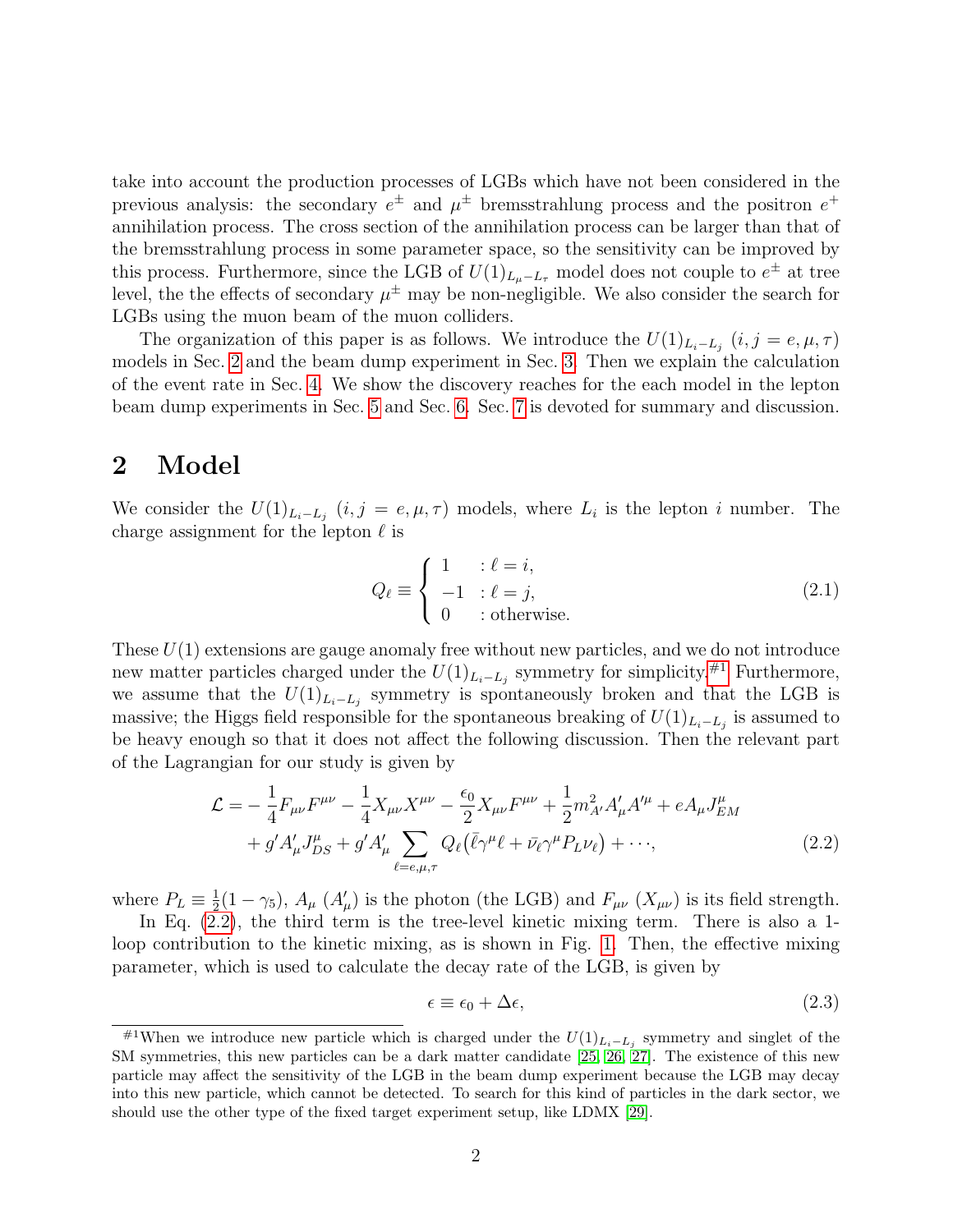

<span id="page-3-0"></span>Figure 1: 1-loop induced kinetic mixing between photon and leptophilic gauge boson via exchanging the corresponding charged leptons.

where

$$
\Delta \epsilon = \frac{eg'}{2\pi^2} \int_0^1 dx \ x(1-x) \ln \frac{m_j^2 - m_{A'}^2 x(1-x)}{m_i^2 - m_{A'}^2 x(1-x)}.
$$
\n(2.4)

After diagonalizing the kinetic terms of gauge bosons, the Lagrangian contains the following interaction:

$$
\mathcal{L} \ni -\epsilon e A'_{\mu} J_{EM}^{\mu}.
$$
\n(2.5)

In order to reduce the unknown parameter, we set the tree-level kinetic mixing parameter to be zero, *i.e.*,  $\epsilon_0 = 0$ . Then the interactions between the LGB and the electromagnetic current suffer the 1-loop suppression.

The interactions between LGB and SM particles can be denoted as

$$
\mathcal{L} \ni -\sum_{\ell} \left( g_{\ell} \bar{\ell} A^{\prime} \ell + g_{\nu_{\ell}} \bar{\nu}_{\ell} A^{\prime} P_{L} \nu_{\ell} \right), \tag{2.6}
$$

where

$$
-g_i = g_j = g', \quad g_{\ell \neq i,j} = \epsilon e, \quad -g_{\nu_i} = g_{\nu_j} = g', \quad g_{\nu_{\ell \neq i,j}} = 0.
$$
 (2.7)

In the case of the  $U(1)_{L_e-L_\mu}$  and  $U(1)_{L_e-L_\tau}$  models, the LGB couples with e via the gauge interaction. On the other hand, in the case of the  $U(1)_{L_{\mu}-L_{\tau}}$  model, the LGB couples with  $\mu$  and  $\tau$  flavor leptons at tree level and with e at only loop level.

Through these interactions, the LGB can decay into the SM particles when the decay mode is kinematically allowed. The LGB's partial decay rates to the charged lepton pair are given by

$$
\Gamma(A' \to \ell^+ \ell^-) = \begin{cases} \frac{g'^2}{12\pi} m_{A'} \sqrt{1 - \frac{4m_\ell^2}{m_{A'}^2}} \left( 1 + \frac{2m_l^2}{m_{A'}^2} \right) & \text{: } \ell = i, j, \\ \frac{(\epsilon e)^2}{12\pi} m_{A'} \sqrt{1 - \frac{4m_l^2}{m_{A'}^2}} \left( 1 + \frac{2m_l^2}{m_{A'}^2} \right) & \text{: otherwise,} \end{cases} \tag{2.8}
$$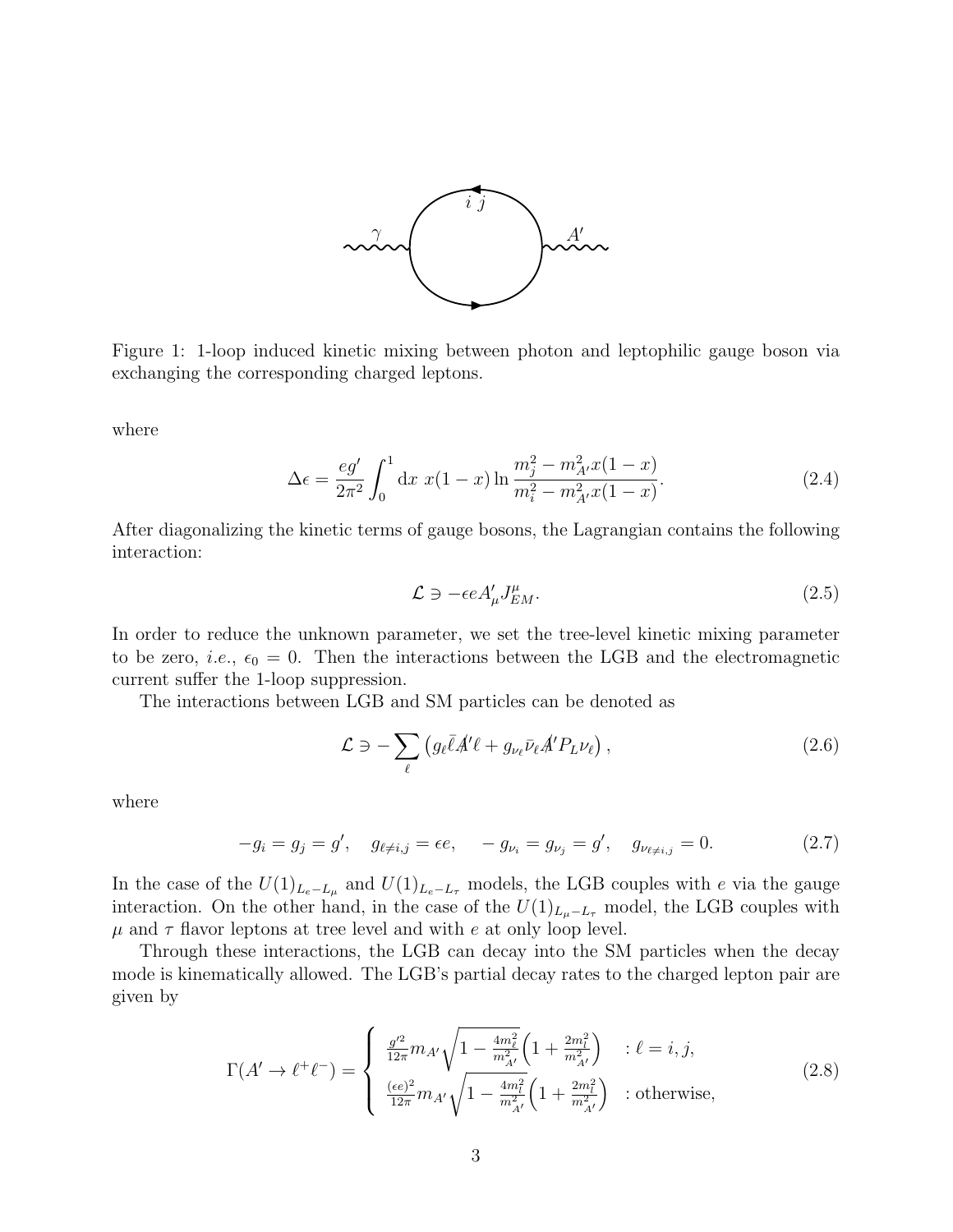<span id="page-4-0"></span>

Figure 2: The branching ratios for the  $U(1)_{L_e-L_\mu}$  gauge boson (left) and the  $U(1)_{L_e-L_\tau}$  gauge boson (right). (Notice that the branching ratios for the  $e^{\pm}$  and the neutrino final states are very close and hence they are indistinguishable in the fitures.)



(a) Branching Ratio

(b) Decay Length  $c\tau$  [mm]

Figure 3: The decay properties of the  $U(1)_{L_{\mu}-L_{\tau}}$  gauge boson. (a) the branching ratio (b) the decay length  $c\tau$ , where  $\tau$  is the lifetime.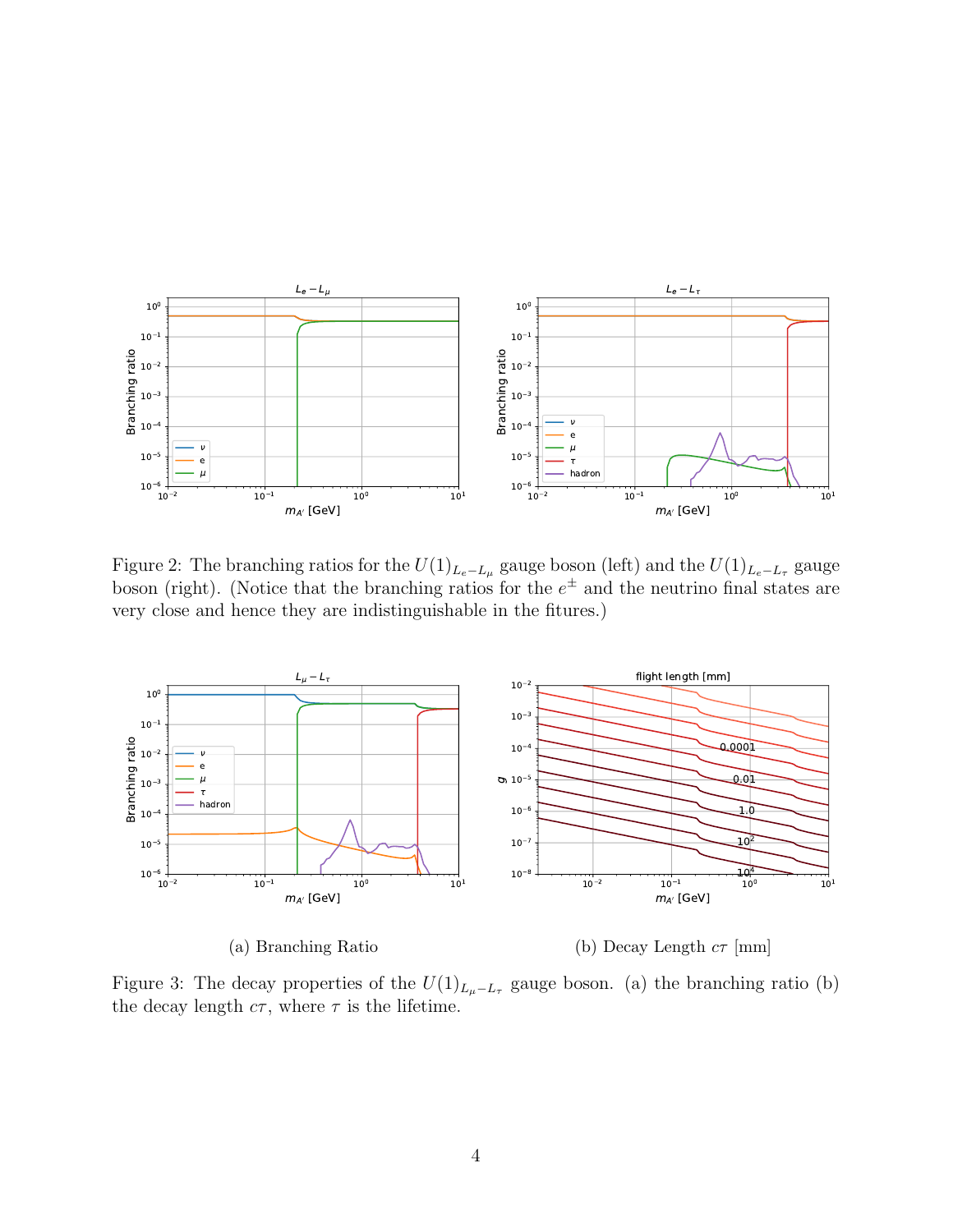<span id="page-5-1"></span>

Figure 4: Rough sketch of the experimental setup of the lepton beam dump experiment.  $A'$ is the LGB and  $l^{\pm}$  is its decay particles.  $r_{det}$  is the radius of the detector. A' is produced at the beam dump  $(A'$  can be also produced in the shield by the secondary muon) and then it travels to the decay volume. In the decay volume, A' decays into a lepton pair  $\ell^+ \ell^-$ . We observe this lepton pair at the detector.

while the partial decay rates to neutrino pair is given by

$$
\Gamma(A' \to \nu_{\ell} \bar{\nu}_{\ell}) = \begin{cases} \frac{g'^2}{24\pi} m_{A'} & \text{: } \ell = i, j, \\ 0 & \text{: otherwise.} \end{cases}
$$
 (2.9)

Furthremore, the partial decay rate to hadron can be expressed as

$$
\Gamma(A' \to \text{hadron}) = \Gamma(A' \to \mu^+ \mu^-) R(m_{A'}),\tag{2.10}
$$

where R is the r-ratio [\[30,](#page-20-9) [31\]](#page-20-10). The branching ratio of the  $U(1)_{L_i-L_j}$  gauge bosons are shown in Fig. [2](#page-4-0) and Fig. [3.](#page-4-0) In the case of the  $U(1)_{L_e-L_\mu}$  and  $U(1)_{L_e-L_\tau}$  models, the LGB decays into  $e^+e^-$  pair dominantly as well as neutrino pair and the branching ratio into  $e^+e^-$  pair is  $\mathcal{O}(0.1)$ . On the other hand, the LGB of the  $U(1)_{L_u-L_\tau}$  model couples with muon and tau flavor at tree level but that it interacts with electron flavor and quarks only via the loop effect. So the branching ratio of the decay modes to electron pair and hadrons are suppressed. In particular, when the LGB mass is less than twice of the muon mass, the possible final states of the LGB decay are  $e^+e^-$  pair and neutrino pair. As is explained, the decay rate into  $e^+e^-$  pair is suppressed and most of the decay products are invisible neutrinos in this mass range. This makes it difficult to find light LGB in  $U(1)_{L_u-L_{\tau}}$  model.

## <span id="page-5-0"></span>3 Beam Dump Experiment

In this section, we explain the experimental setup of the lepton beam dump experiment. In  $e^+e^-$  linear colliders such as the ILC and the CLIC, the beams passing through the interaction point are expected to be dumped into the beam dumps. Then, the beam dump can be used as a target for the beam dump experiment if additional equipment is installed behind the beam dump. In the following, we consider such a possibility.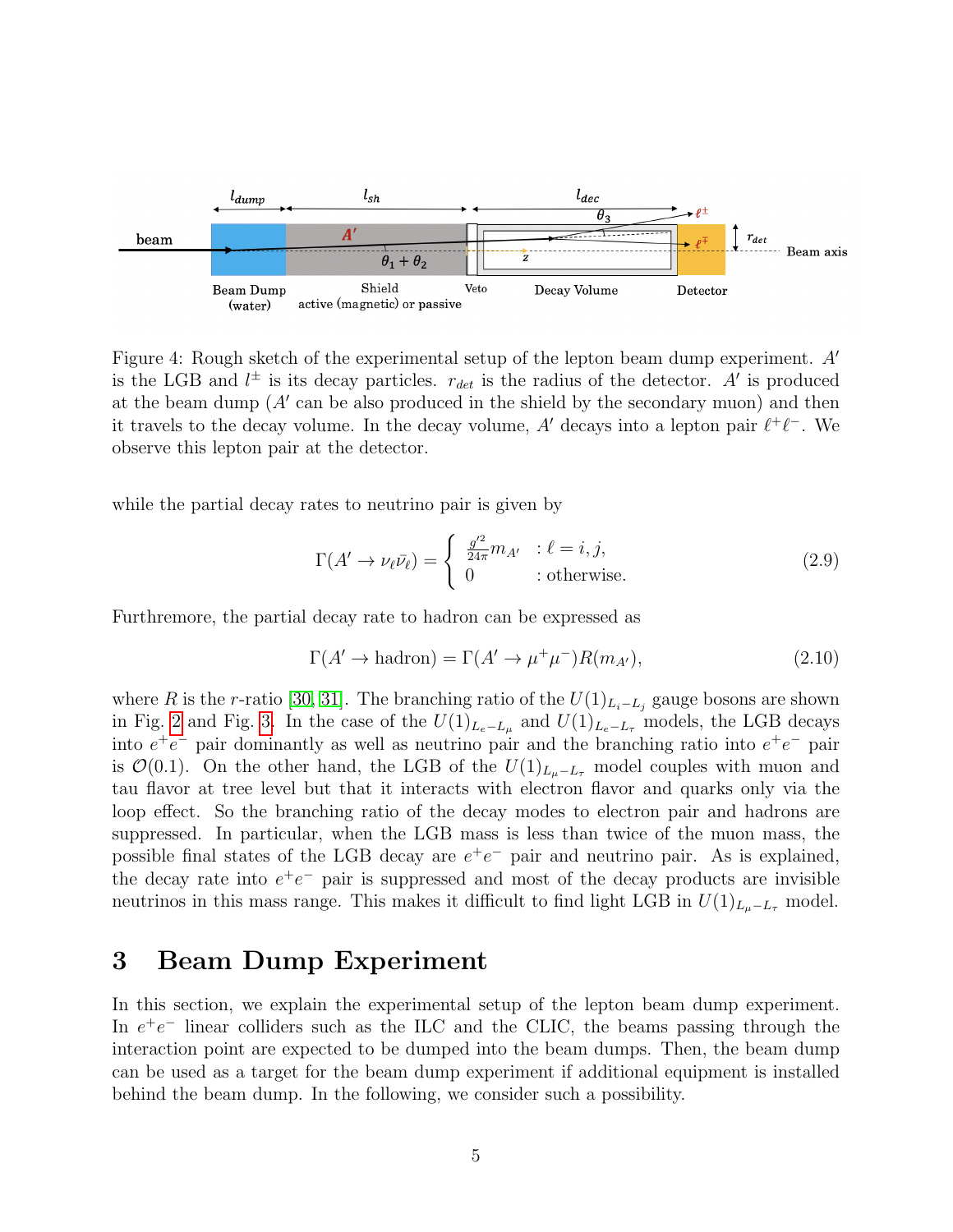The sketch of the setup is shown in Fig. [4.](#page-5-1) Behind the beam dump, a shield, veto and the decay volume with particle detector are installed; the lengths of the beam dump, the shield, and the decay volume are denoted as  $L_{dump}$ ,  $L_{shield}$ , and  $L_{dec}$ , respectively. The shield is intended to eliminate muon and other backgrounds. $#2$  Once a LGB is produced in the beam dump, it may pass through the beam dump and the shield, reaching to the decay volume. If the LGB decays into visible particles in the decay volume, they may be observed by the detector. Hereafter, we assume that charged SM particles are fully blocked by the shield and that the background is negligible.

Before closing this section, we comment on the mean free path of the LGB in the beam dump and the shield. In our analysis, we consider the case that the beam energy is a much larger than the LGB mass  $m_{A'}$ . In this case, the mean free path of the LGB can be obtained by rescaling that of the photon. When the LGB energy is larger than 1 GeV, the LGB mean free path is estimated to be  $L \sim \frac{e^2}{a'^2}$  $\frac{e^2}{g'^2}$  cm in the lead [\[31\]](#page-20-10). As we will see, we will investigate the region of  $g' < 10^{-4}$ , for which the mean free path is much larger than 100 m. Then, with the experimental setup of our choice, we can safely neglect the interaction of the LGB in the beam dump and shield.

## <span id="page-6-0"></span>4 Event Rate

In this section, we explain how to calculate the event rate in the beam dump experiment. The event rate N is expressed as

<span id="page-6-2"></span>
$$
N = N_l N_{target} \sigma \mathcal{A}, \qquad (4.1)
$$

where  $N_l$  is the number of the leptons injected into the beam dump per time,  $N_{target}$  is the effective number of partcles in the target,  $\sigma$  is the cross section for the production process and  $A$  is the acceptance of the detection. More details will be discussed in the following.

### 4.1 Production process

In this subsection, we discuss the production processes and the cross sections of the LGBs. In the  $e^{\pm}$  beam dump experiment, the candidates of the initial-state particle are the beam  $e^{\pm}$ and the secondary  $e^{\pm}$ ,  $\mu^{\pm}$ , and  $\gamma$ . For the LGB production, the bremsstrahlung process by the charged particle and the annihilation process by the incoming positron and the atomic electron are the dominant production processes (see Fig. [5\)](#page-7-0).

#### 4.1.1 Bremsstrahlung

The bremsstrahlung is the radiation process from the charged particles propagating in the matter. The diagram is shown in Fig. [5](#page-7-0) (a). We calculate the cross section using the im-

<span id="page-6-1"></span> $^{20}$ We can consider two types of shields, active shield or passive shield. The active shield is the SHiP-like shield [\[32\]](#page-20-11), in which we use the magnetic field to remove the muons. The passive shield is just an enough-long lead shield to stop the muons. Using this shield the secondary muons can also produce the new gauge bosons.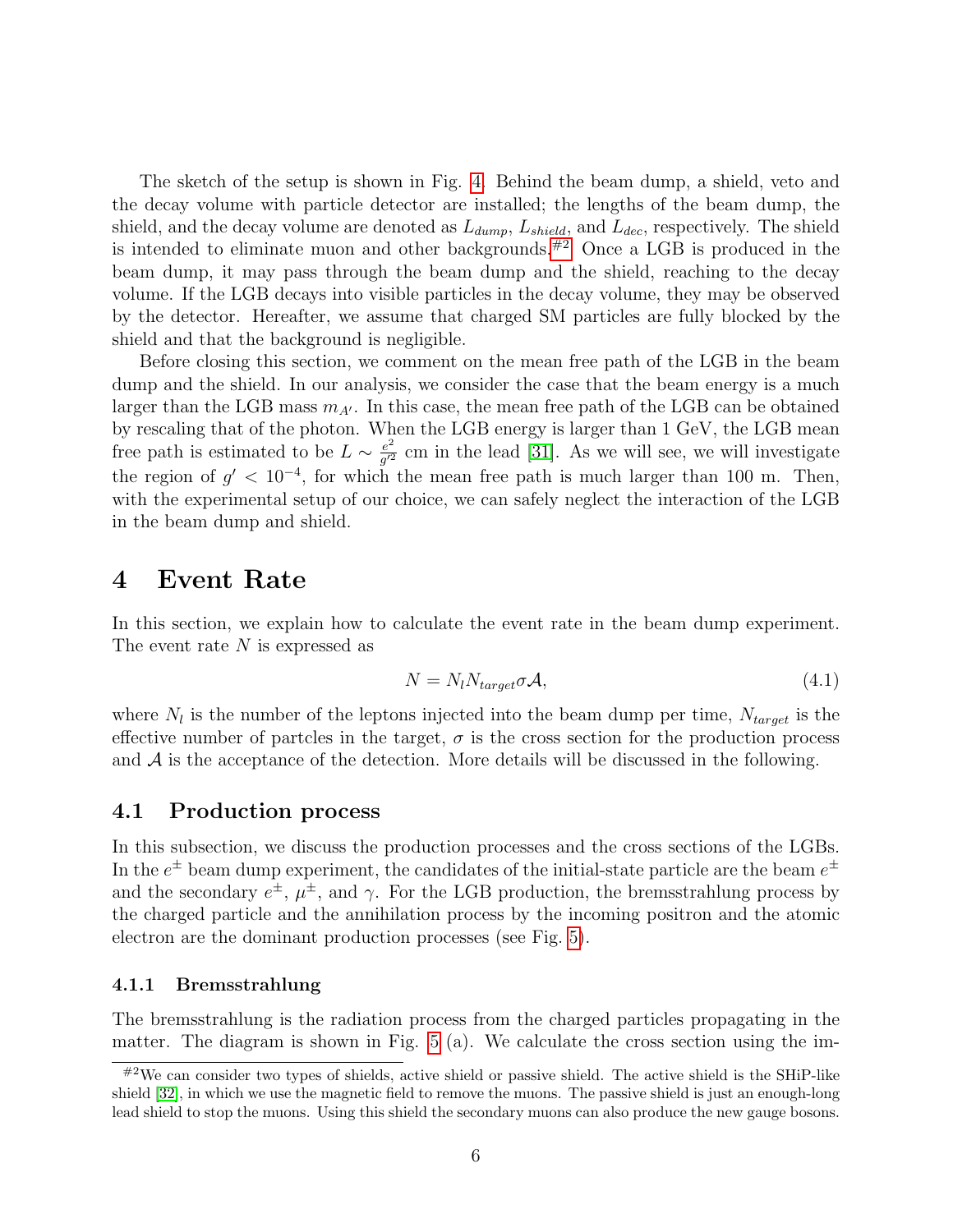<span id="page-7-0"></span>

Figure 5: Production processes in the lepton beam dump experiment.  $A'$  is a LGB and  $Z, Z'$ are the nucleus.

proved Weizsacker-Williams approximation [\[33,](#page-20-12) [34,](#page-20-13) [35\]](#page-20-14). The cross section with the incoming charged particles  $\ell^{\pm} (= e, \mu)$  is  $\#^3$ 

$$
\frac{d\sigma(\ell+Z \to \ell+Z'+A')}{dxd\cos\theta_{A'}} = \frac{2\alpha^2 g_\ell^2}{\pi} \chi \beta_{A'} E_\ell^2 x \left[ \frac{1-x+\frac{1}{2}x^2}{U^2} + \frac{(1-x)^2(m_{A'}^2 + 2m_l^2)}{U^4} \left( m_{A'}^2 - \frac{x}{1-x} U + \frac{x^2}{1-x} m_\ell^2 \right) \right], \quad (4.2)
$$

where  $E_{A'}(E_\ell)$  is the energy of the LGB (the charged particle  $\ell^{\pm}$ ),  $\theta_{A'}$  is the angle of the LGB from the propagation direction of  $\ell^{\pm}$ , and

$$
x = \frac{E_{A'}}{E_{\ell}}\tag{4.3}
$$

$$
\beta_{A'} = \sqrt{1 - \frac{m_{A'}^2}{E_{A'}^2}}\tag{4.4}
$$

$$
U(x, \theta_{A'}) \equiv E_{\ell}^2 \theta_{A'}^2 x + m_{A'}^2 \frac{1 - x}{x} + m_{\ell}^2 x.
$$
 (4.5)

In addition,  $\chi$  is the effective photon flux:

$$
\chi = \int_{\tilde{t}_{min}}^{\tilde{t}_{max}} d\tilde{t} \frac{\tilde{t} - \tilde{t}_{min}}{\tilde{t}^2} G_2(\tilde{t}),
$$
\n(4.6)

where the elastic and inelastic form factor of the target of the mass number  $A$  is given by

$$
G_2(\tilde{t}) = \left(\frac{a^2 \tilde{t}}{1 + a^2 \tilde{t}}\right)^2 \left(\frac{1}{1 + \tilde{t}/d}\right)^2 Z^2 + \left(\frac{a'^2 \tilde{t}}{1 + a'^2 \tilde{t}}\right)^2 \left(\frac{1 + (\mu_p^2 - 1)\tilde{t}/4m_p^2}{(1 + \tilde{t}d')^4}\right)^2 Z,\tag{4.7}
$$

<span id="page-7-1"></span> $^{#3}$ The approximation for the cross section is a little bit different from the  $e^{\pm}$  bremsstrahlung cross section [\[36\]](#page-21-0). This is because  $m_\mu$  is not necessary smaller than the LGB mass  $m_{A^\prime}.$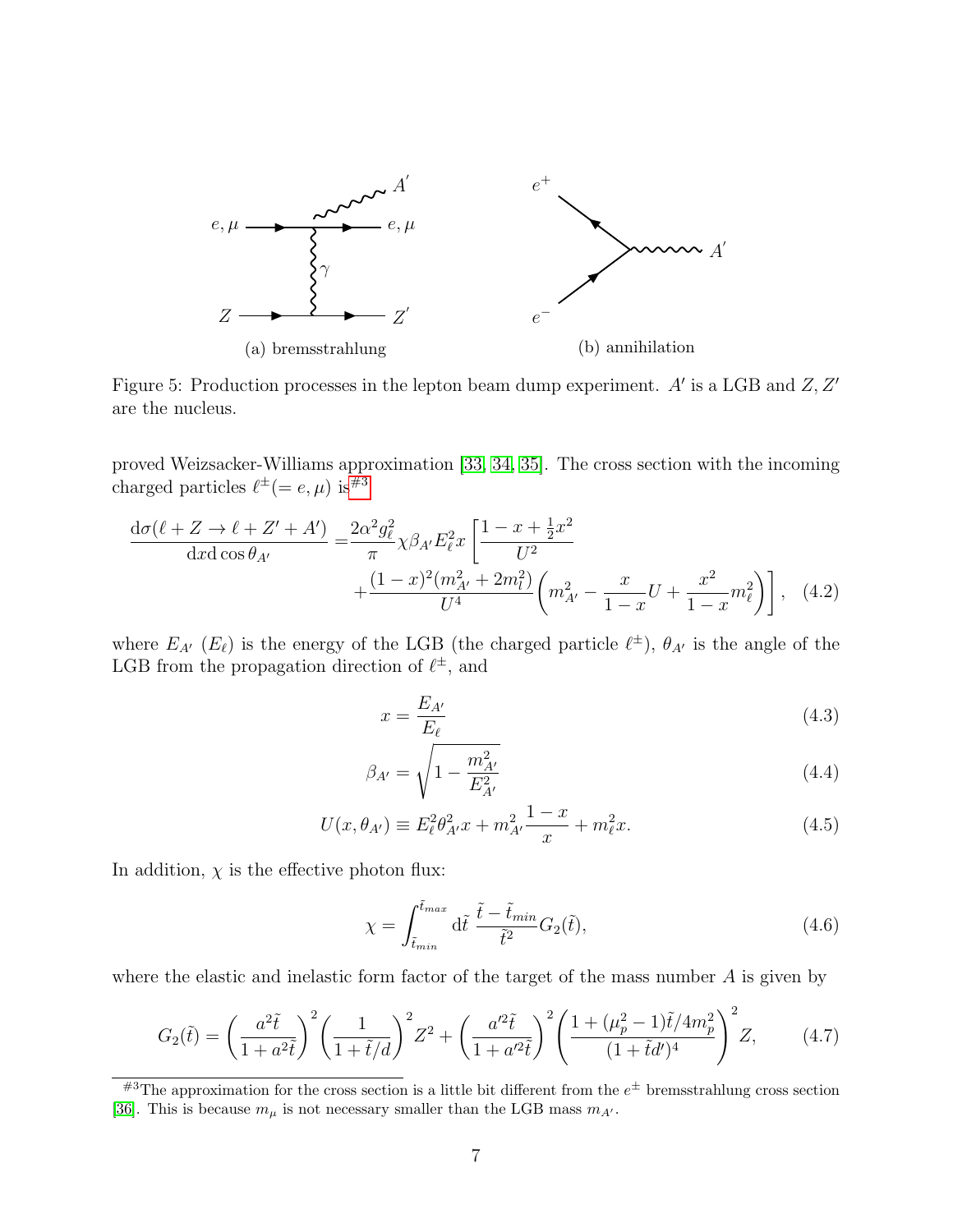with  $m_p$  being the proton mass,  $a = 111Z^{-\frac{1}{3}}/m_e$ ,  $d = 0.146 \text{ GeV}^2 A^{-\frac{2}{3}}$ ,  $a' = 773Z^{-\frac{2}{3}}/m_e$ ,  $d = 0.71 \text{ GeV}^2$ , and  $\mu_p = 2.79$ . We set  $t_{min} \simeq \left(\frac{m_{A'}^2}{2E_e}\right)$  $2E_\ell$  $\int_{0}^{2}$  and  $t_{max} \simeq m_{A'}^{2} + m_{\ell}^{2}$  [\[37,](#page-21-1) [38\]](#page-21-2).

The cross section is enhanced in the collinear region  $\theta_{A'} \sim 0$ . Furthermore, the LGB is detected only when the LGB flies collinearly to the beam axis. Due to these reasons, we concentrate on the case that  $\theta_{A'}$  is very small. Then, integrating the diffrential cross section for  $\theta_{min} \leq \theta_{A'} \leq \theta_{max}$ , we obtain

$$
\frac{d\sigma}{dx} = \frac{2\alpha^2 g_\ell^2}{\pi} \chi \beta_{A'} \left[ \frac{1 - x + \frac{1}{2}x^2}{E_\ell^2 x} \frac{1}{2} \left( \frac{1}{\theta_{min}^2 + \eta} - \frac{1}{\theta_{max}^2 + \eta} \right) \right. \left. + \frac{(1 - x)^2 (m_{A'}^2 + 2m_\ell^2) m_{A'}^2}{(E_\ell^2 x)^3} \frac{1}{6} \left( \frac{1}{(\theta_{min}^2 + \eta)^3} - \frac{1}{(\theta_{max}^2 + \eta)^3} \right) \right. \left. - \frac{(1 - x)x (m_{A'}^2 + 2m_\ell^2)}{(E_\ell^2 x)^2} \frac{1}{4} \left( \frac{1}{(\theta_{min}^2 + \eta)^2} - \frac{1}{(\theta_{max}^2 + \eta)^2} \right) \right. \left. + \frac{(1 - x)x^2 (m_{A'}^2 + 2m_\ell^2) m_\ell^2}{(E_\ell^2 x)^3} \frac{1}{6} \left( \frac{1}{(\theta_{min}^2 + \eta)^3} - \frac{1}{(\theta_{max}^2 + \eta)^3} \right) \right],
$$
(4.8)

where  $\eta = \frac{m_{A'}^2}{E_\ell^2}$  $\frac{1-x}{x} + \frac{m_{\ell}^2}{E_{\ell}^2}.$ 

#### 4.1.2 Annihilation

The incoming positron (beam particle or secondary particle) and the electron in the atom can annihilate into the LGB, as is shown in Fig. [5](#page-7-0) (b). The cross section for the annihilation process  $e^+e^- \to A' \to \ell^+\ell^-$  is

$$
\sigma_{ann}^{\ell} = \frac{g_e^2 g_\ell^2 E_{CM}^2}{12\pi [(E_{CM}^2 - m_{A'}^2)^2 + m_{A'}^2 \Gamma_{A'}^2]} \sqrt{1 - 4\frac{m_\ell^2}{E_{CM}^2}} \left(1 + 2\frac{m_\ell^2}{E_{CM}^2}\right),\tag{4.9}
$$

where  $E_{CM}$  is the center of mass energy. If the LGB is long-lived, the narrow-width approximation can be used:

$$
\sigma_{ann}^{\ell} = \frac{g_e^2 g_\ell^2}{24} \frac{E_{CM}^2}{m_{A'}^2 \Gamma_{A'}} \sqrt{1 - 4 \frac{m_\ell^2}{E_{CM}^2}} \left( 1 + 2 \frac{m_\ell^2}{E_{CM}^2} \right) \delta(E_{CM} - m_{A'}).
$$
 (4.10)

#### 4.2 Experimental acceptance

The LGB can be produced in the beam dump through the bremsstrahlung and the annihilation process, as we discussed in the previous subsection. However, not all of the LGBs can be detected. There are two reasons: one is that not all of the LGB can travel through the dump and the shield, and another is that the detector is assumed to be installed in the very forward direction. $#4$  We estimate the experimental acceptance (corresponding to the

<span id="page-8-0"></span> $^{#4}$ We also check the situation when the detector is installed on every side of the decay volume and the sensitivity becomes better, as expected [\[39\]](#page-21-3).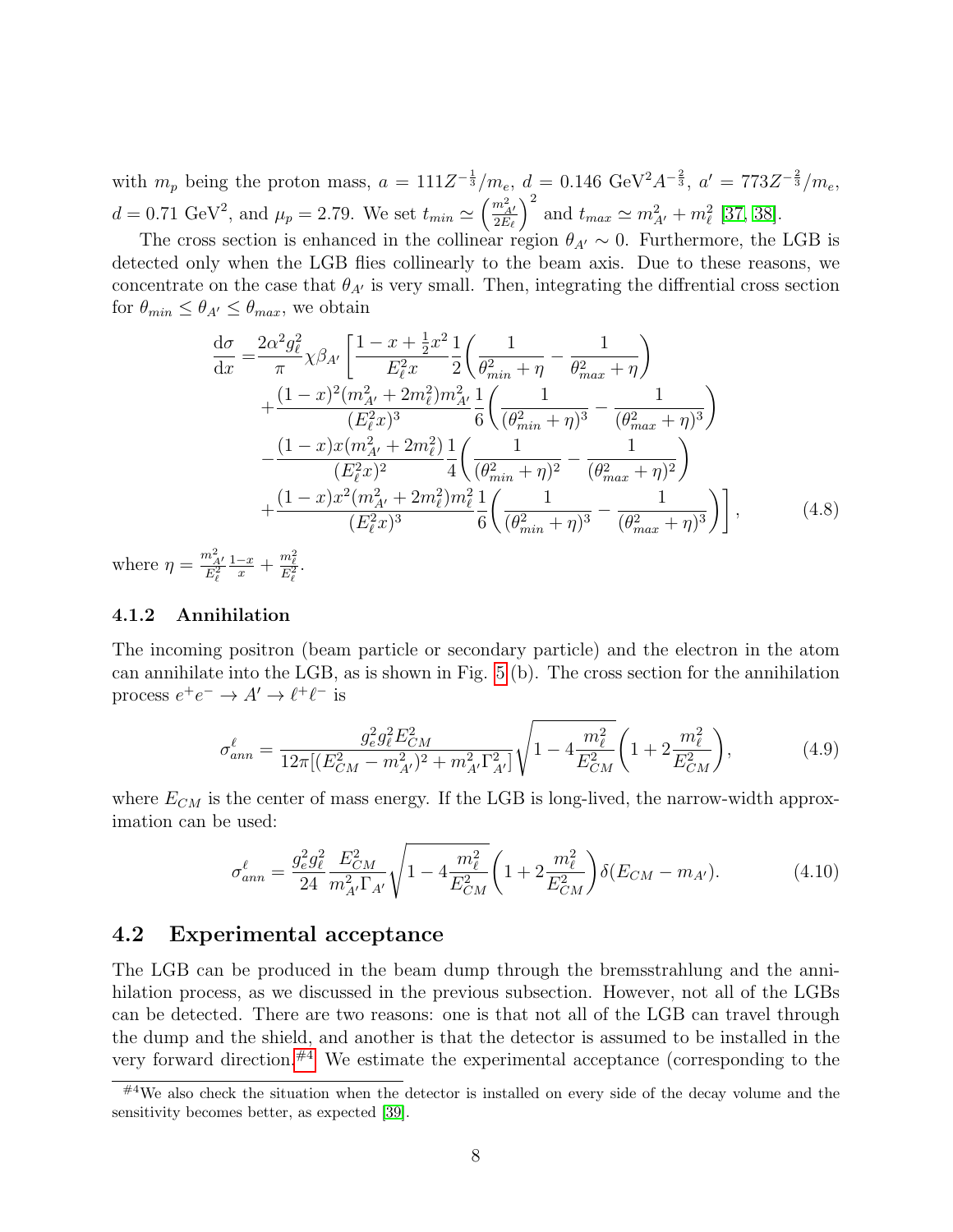detection efficiency of the LGB produced in the dump) as

<span id="page-9-0"></span>
$$
\mathcal{A} = \frac{1}{L_{A'}} e^{-(L_{dump} + L_{sh})/L_{A'}} \int_0^{L_{dec}} dz \, e^{-z/L_{A'}} \, \Theta(r_{det} - r_{\perp}(z)), \tag{4.11}
$$

where z is the distance from the shield to the decay point of the LGB,  $r_{det}$  is the radius of the detector (as shown in Fig. [4\)](#page-5-1), and

$$
L_{A'} = \frac{p_{A'}}{\Gamma_{A'} m_{A'}}.\tag{4.12}
$$

In addition,  $r_{\perp}(z)$  is the distance of the final state particle from the beam axis at the position of the detector. We adopt an approximation that  $r_{\perp}(z)$  is estimated by using typical scattering and decay angles of the production; consequently, in our analysis,  $r_+(z)$ is calculated as a function of z (see below). Then, the theta function in Eq.  $(4.11)$  takes account of the angular acceptance. Estimation of  $r_{\perp}$  depends on the initial state particle:

• Incoming  $e^{\pm}$ : In this case, the production process mostly occurs at the front edge of the beam dump. Then, the  $r_{\perp}$  is estimated as

<span id="page-9-2"></span>
$$
r_{\perp} \simeq (\theta_1 + \theta_2)(L_{dump} + L_{sh} + z) + (\theta_1 + \theta_2 + \theta_3)(L_{dec} - z), \tag{4.13}
$$

where  $\theta_1$  is the  $e^{\pm}$  angle from the beam axis,  $\theta_2$  is A' angle from the propagation direction of  $e^{\pm}$ , and  $\theta_3$  is the angle between the propagation directions of A' and final state particle.<sup>[#5](#page-9-1)</sup> Here the angles  $\theta_{1,2,3}$  are approximated by the typical values [\[40,](#page-21-4) [11\]](#page-19-6):

<span id="page-9-3"></span>
$$
\theta_1 = 16 \text{ mrad} \cdot \text{GeV}/E_{e^{\pm}},\tag{4.14}
$$

$$
\theta_2 = \begin{cases} \max\left(\frac{\sqrt{m_{A'}m_e}}{E_e}, \left(\frac{m_{A'}}{E_e}\right)^{\frac{3}{2}}\right), & \text{: bremsstrahlung} \\ 0 & \text{: annihilation,} \end{cases} \tag{4.15}
$$

$$
\theta_3 = \frac{\pi m_{A'}}{2E_{A'}}.\tag{4.16}
$$

It is required that  $r_{\perp} < r_{det}$ , then we obtain the acceptance as

$$
\mathcal{A}_e^{brem, ann} \simeq e^{-(L_{dump} + L_{sh})/L_{A'}} \left( e^{-z_{min}/L_{A'}} - e^{-L_{dec}/L_{A'}} \right), \tag{4.17}
$$

where

$$
z_{min} \equiv \frac{1}{\theta_3} [(\theta_1 + \theta_2)(L_{dump} + L_{sh}) + (\theta_1 + \theta_2 + \theta_3)L_{dec} - r_{det}].
$$
 (4.18)

<span id="page-9-1"></span><sup>&</sup>lt;sup>#5</sup>Since the angles  $\theta_{1,2,3}$  are independent, we may use the root mean square to estimate  $r_{\perp}$ . Eq. [\(4.13\)](#page-9-2) assumes the worst case when the final state flies away from the beam axis, so our estimatin is conservative. Ref. [\[12\]](#page-19-7) used the root mean square to estimate  $r_{\perp}$ . We have checked that, even if we use the root mean square, results do not change significantly. In our analysis, we use Eq. [\(4.13\)](#page-9-2) to simplify the calculation.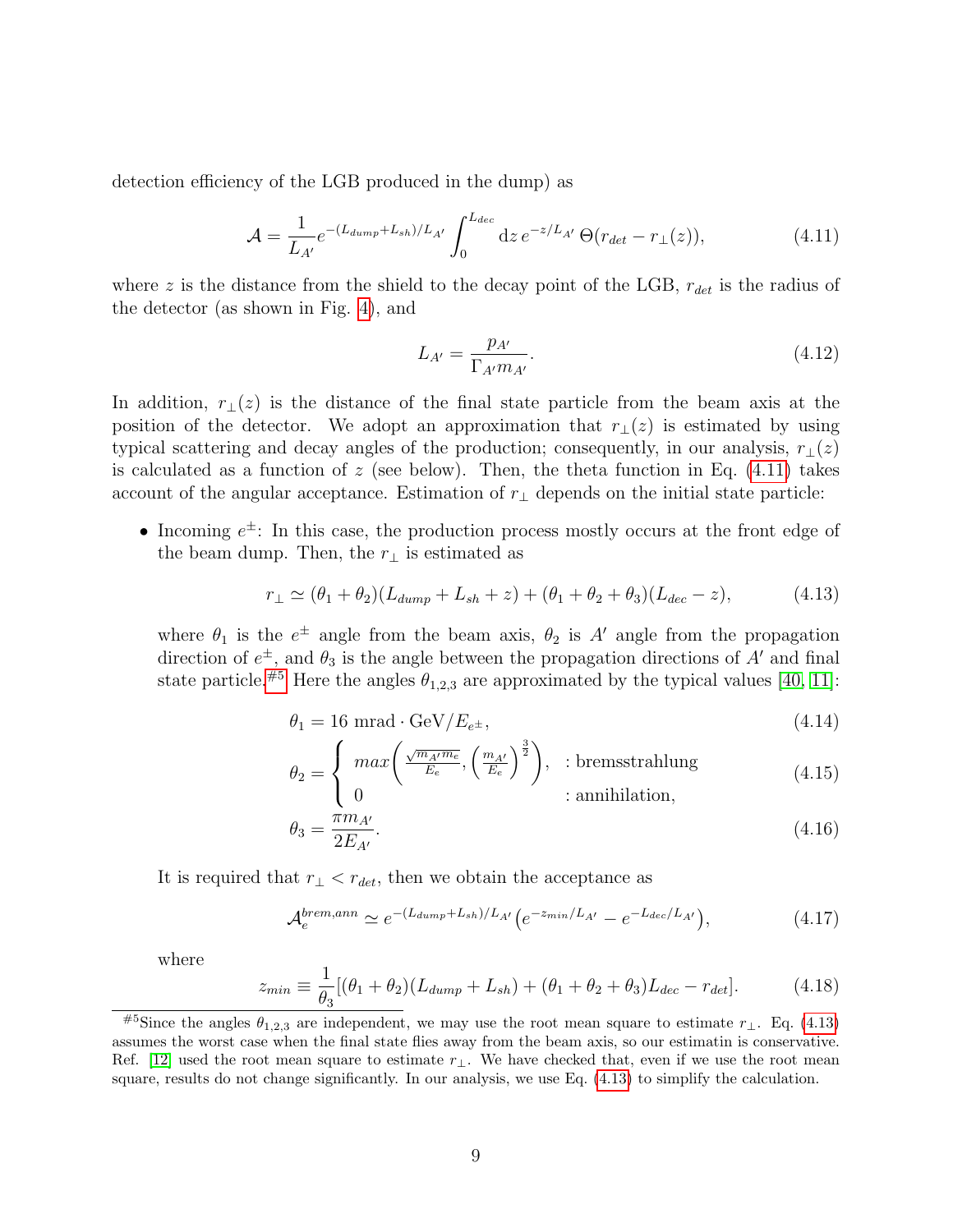• Incoming  $\mu^{\pm}$ : Since the flight length of the muon is  $> \mathcal{O}(10)$  m in the lead shield, the production point of the LGB can not be approximated by the front edge of the beam dump as the incoming  $e^{\pm}$  case. We approximate the flight length of the muon in matter as

$$
\delta_{\mu} = \frac{E_{\mu_0} - E_{\mu}}{\langle dE/dx \rangle},
$$

where  $E_{\mu_0}$  ( $E_{\mu}$ ) is the energy of initial (attenuated) muon in the target. The energy-loss rate in lead is almost energy independent:  $\langle dE/dx \rangle \simeq 0.02$  GeV/cm.<sup>[#6](#page-10-0)</sup> We neglect the energy loss of the muon in water. Then, we obtain  $r_{\perp}$  as

$$
r_{\perp} \simeq \theta_1 (L_{dump} + \delta_{\mu}) + (\theta_1 + \theta_2)(L_{shield} + z - \delta_{\mu}) + (\theta_1 + \theta_2 + \theta_3)(L_{dec} - z), \quad (4.19)
$$

where  $\theta_1$  is the muon angle from the beam axis while  $\theta_{2,3}$  are the same as the  $e^{\pm}$  case. The typical value of  $\theta_1$  is

<span id="page-10-1"></span>
$$
\theta_1 = \sqrt{\left(\frac{2m_\mu}{E_{\mu_0}}\right)^2 + \theta_0},\tag{4.20}
$$

where  $\theta_0$  is the standard variance of the angular distribution of the multiple coulomb scattering (see Ref. [\[11\]](#page-19-6) for the concrete expression of  $\theta_0$ ). Consequently, we obtain

$$
\mathcal{A}_e^{\mu} \simeq e^{-(L_{sh} - \delta_{\mu})/L_{A'}} \left( e^{-z_{min}^{\mu}/L_{A'}} - e^{-L_{dec}/L_{A'}} \right), \tag{4.21}
$$

where

$$
z_{min}^{\mu} \equiv \frac{1}{\theta_3} [-\theta_2 \delta_{\mu} + \theta_1 L_{dump} + (\theta_1 + \theta_2) L_{shield} + (\theta_1 + \theta_2 + \theta_3) L_{dec} - r_{det}].
$$
 (4.22)

### 4.3 Event rate

The remaining quantities to calculate the event rate in Eq. [\(4.1\)](#page-6-2) are  $N_l$  and  $N_{target}$ . The number of lepton in the beam  $N_l$  is determined by the experimental setup. For example,  $N_e$ in the ILC experiment is about  $4 \times 10^{21}$  per year [\[1,](#page-18-0) [2,](#page-18-1) [3,](#page-18-2) [4,](#page-18-3) [5\]](#page-19-0).  $N_{target}$  is estimated by using the track length  $l_m$ , which is the total flight length of the particle m including the effects from the secondary particles:

$$
N_{target}(E_m) = \sum_{m} \frac{N_{Avo} \rho}{A} \frac{\mathrm{d}l_m}{\mathrm{d}E_m}(E_m),\tag{4.23}
$$

where  $N_{Avo}$  is the Avogadro number and  $\rho(A)$  is the density (mass number) of the target.

<span id="page-10-0"></span><sup>&</sup>lt;sup>#6</sup>For the relativistic muon with  $E_{\mu}$  < 1 TeV, it can be approximated as a minimum ionizing particle (mip). T This means that the energy loss of mip in the target is approximated by the minimum ionizing energy, that is, the energy loss is approximately energy independent.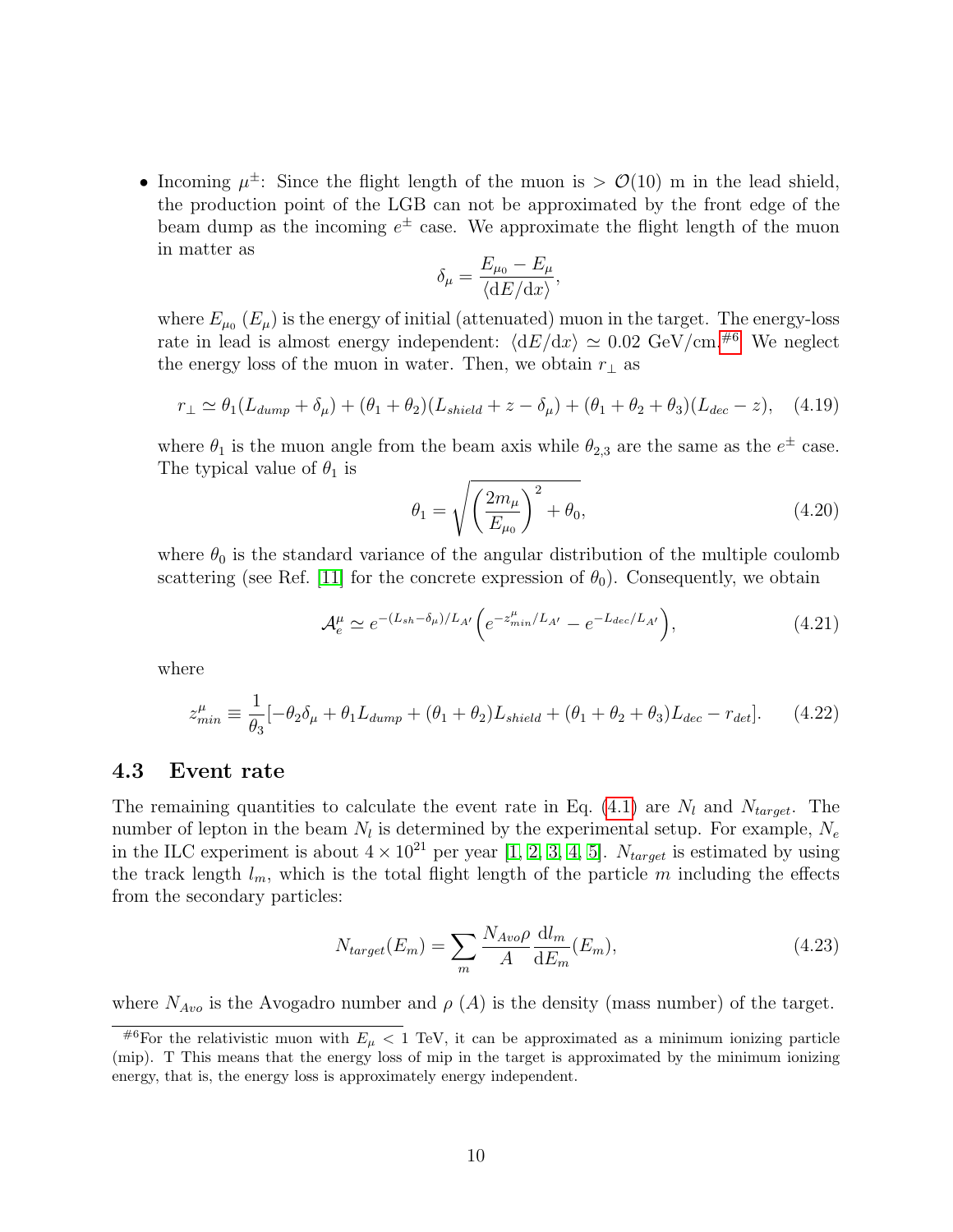Based on the discussion so far, we can calculate the event rate. For the event when the LGB is produced by the  $e^{\pm}$  bremsstrahlung process,

$$
N_e^{brem} = B_{vis} N_e \frac{N_{Avo} \rho}{A} \int_{m_{A'} + m_e}^{E_{beam}} dE_e \int_{m_{A'}}^{E_e - m_e} dE_{A'} \sum_{e^{\pm}} \frac{dl_{e^{\pm}}}{dE_e} \frac{1}{E_e} \left[ \frac{d\sigma}{dx} \right]_{x = \frac{E_{A'}}{E_e}} \mathcal{A}_e^{brem}, \qquad (4.24)
$$

where  $B_{vis}$  is the branching ratio for the visible particles.<sup>[#7](#page-11-1)</sup> For the event when the LGB is produced by the annihilation process,

<span id="page-11-3"></span>
$$
N_e^{ann} = N_e \left(\frac{N_{Avo}\rho}{A}Z\right) \int_{m_{A'}+m_e}^{E_{beam}} dE_e \frac{dl_{e^+}}{dE_e} \sum_{\ell=e,\mu} \sigma_{ann}^{\ell} \Theta(E_{CM} - 2m_{\ell}) \mathcal{A}_e^{ann}.
$$
 (4.25)

For the event when the LGB is produced by the secondary  $\mu^{\pm}$  bremsstrahlung process,  $^{#8}$  $^{#8}$  $^{#8}$ 

$$
N_{\mu} = B_{vis} N_e \frac{N_{Avo} \rho}{A} \int_{m_{\mu}}^{E_{beam}} dE_{\mu_0} \int_{m_{A'} + m_{\mu}}^{E_{\mu_0}} dE_{\mu} \frac{dE_{\mu}}{dE_{\mu}} dE_{\mu} \frac{dV_{\mu_0}}{dE_{\mu}} \frac{1}{dE_{\mu}} \left[ \frac{d\sigma}{dx} \right]_{x = \frac{E_{A'}}{E_{\mu}}} \mathcal{A}_e^{\mu}, \tag{4.26}
$$

where  $Y_{\mu_0}$  is the energy distribution function of muons in the target when the electron is injected [\[42\]](#page-21-5):

$$
\frac{dY_{\mu_0}}{dE_{\mu_0}} = \frac{0.572E_{beam}}{\ln(183Z^{-1/3})} \left(\frac{m_e}{m_\mu}\right)^2 \left(\frac{1}{E_{\mu_0}^2} - \frac{1}{E_{beam}^2}\right).
$$
\n(4.27)

# <span id="page-11-0"></span> $5$  The  $e^\pm$  Beam Dump Experiment

In this section, we show the discovery reach for the LGB in the  $e^{\pm}$  beam dump experiment. Before showing the results, we summarize the concrete experimental setup adopted in this section:

- The target is H<sub>2</sub>O in the beam dump and the length is  $L_{dump} = 11 \text{ m } (30X_0, \text{ with } X_0$ being the radiation length).
- The shield is installed behind the beam dump. We assume zero background due to the shield. The shield length is assumed as  $L_{\text{shield}} = 50$  m.
- The decay volume is installed behind the shield. The length of the decay volume is assumed as  $L_{dec} = 50$  m.

<span id="page-11-1"></span><sup>&</sup>lt;sup>#7</sup>In Eq. [\(4.24\)](#page-11-3), the lower limit of  $E_{A'}$  is set to be  $m_{A'}$ . When  $m_{A'}$  is small,  $N^{(brem)}$  includes signals with soft final state particles and the event rate is overestimated in this calculation. When the energy cut at the detector is considered, signals with soft particles are rejected and the discovery reach is modified [\[41\]](#page-21-6).

<span id="page-11-2"></span> $^{#8}$ For the primary muon case, see Sec. [6.](#page-15-0)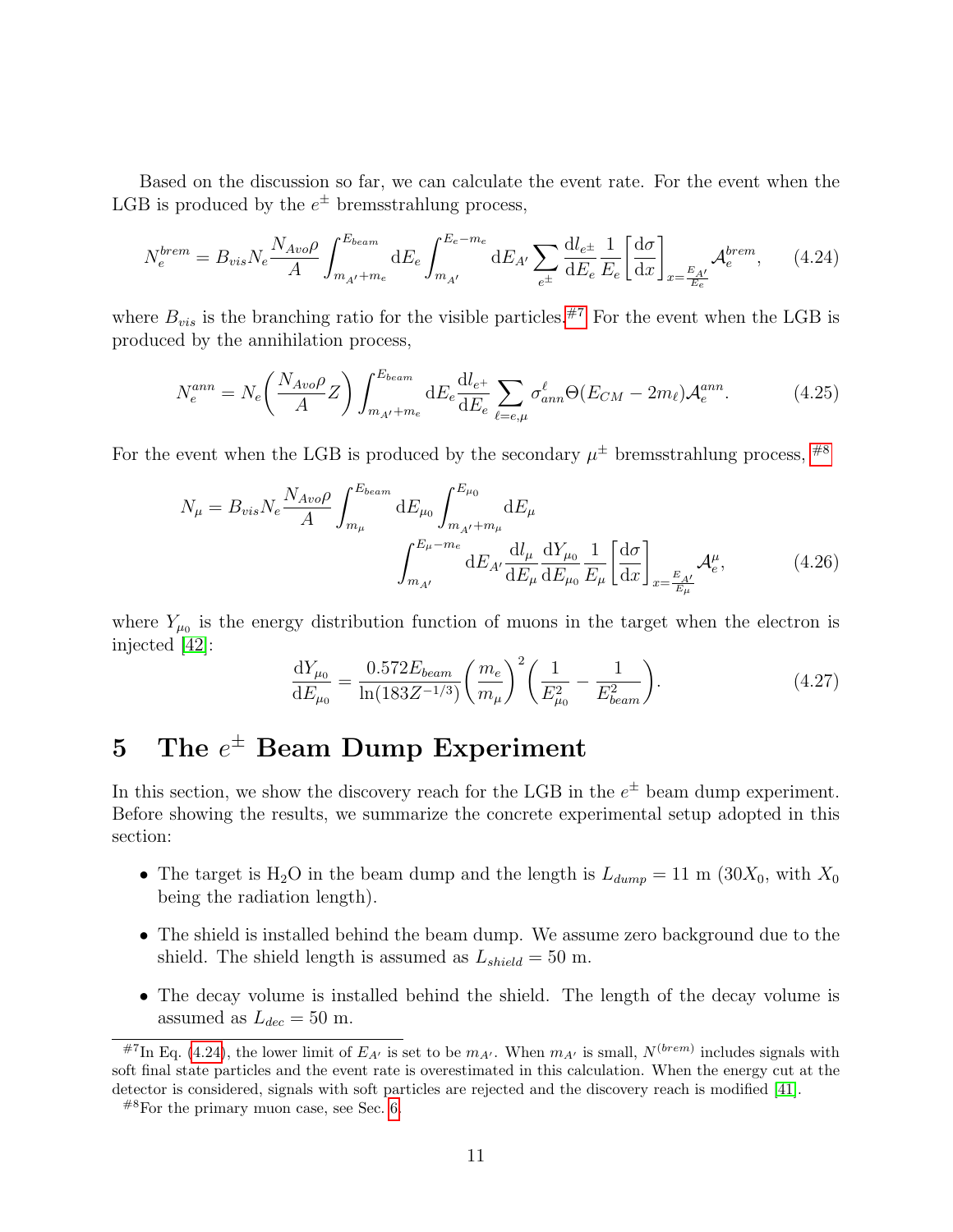- The detector is installed behind the decay volume. The radius of the detector is assumed as  $r_{det} = 2$  m.
- The ILC bunch train contains 1312 bunches and each bunch has  $2 \times 10^{10} e^{\pm}$ . The frequency of the dump of the bunch train is 5 Hz. Thus  $4 \times 10^{21} e^{\pm}$  are injected with a 1-year operation [\[1,](#page-18-0) [2,](#page-18-1) [3,](#page-18-2) [4,](#page-18-3) [5\]](#page-19-0).
- We consider the ILC-250, 500, 1000, corresponding to the beam energy  $E_{beam}$  = 125, 250, 500 GeV.

Notice that the shield length directly affects the sensitivity. With longer shield, the sensitivity to the short-lived LGB becomes worse.

# $\bf{5.1} \quad U(1)_{L_e-L_\mu}, \ U(1)_{L_e-L_\tau} \ \textbf{Models}$

In Figs. [6](#page-13-0) and [7,](#page-14-0) we show the contours of the number of signal events being equal to 3, which we call the discovery reaches. In Fig. [8,](#page-15-1) we also show the acceptance  $(i.e.,$  the ratio of the number of LGBs produced in the dump to the number of signals) of the  $U(1)_{L_e-L_u}$ model on  $m_{A'}$ -g' plane for the bremsstrahlung and annihilation processes. In Figs. [6](#page-13-0) and [7,](#page-14-0) the yellow-shaded region is the expected sensitivity of the SHiP experiment, a future proton beam dump experiment [\[44\]](#page-21-7). For the LGB search, the  $e^{\pm}$  beam dump experiment has an advantage compared with the proton beam dump experiment. Since the LGBs of  $U(1)_{L_e-L_u}$ and  $U(1)_{L_e-L_\tau}$  models couple to the quarks only via the loop-suppressed kinetic mixing, the sensitivity of hadronic beam dump experiments is worse than the  $e^{\pm}$  case. This is the reason why the ILC beam dump experiment has better sensitivity than the SHiP experiment. We can see that the ILC beam dump experiment has a sensitivity to the unexplored region.

We comment on the behavior of the discovery reach. The sensitivity becomes worse as the coupling constant  $g'$  becomes too large or too small. In the large  $g'$  case, the LGBs are abundantly produced but most of them decays before reaching to the decay volume. The behavior of the discovery reach in the large coupling region can be understood from the fact that the decay probability depends exponentially on the combination  $\frac{m_{A'}^2 g'^2}{E}$  $\frac{E_{A'}g}{E_{A'}}$ , with  $E_{A'}$  being the energy of the LGB. In the bremsstrahlung process,  $E_{A'}$  does not depend on  $m_{A'}$  and g', so the upper edge is along  $m_{A'}g' \sim const.$  In the annihilation process,  $E_{A'} = \frac{m_{A'}^2}{2m_e}$  $\frac{m_{A'}}{2m_e}$  and contour is along  $g' \sim const.$  In the small g' region, the production rate of LGB in the dump and the decay probability in the decay volume are both suppressed. The number of events is proportional to  $g'^4$  in the bremsstrahlung process and  $\frac{g'^4}{m^2}$  $\frac{g'^4}{m_{A'}^2}$  in the annihilation process.<sup>[#9](#page-12-0)</sup> We also comment that the sensitivity region of the annihilation process is sharply terminated at also comment that the sensitivity region of the annihilation process is sharply terminated at high and low values of the LGB mass. In the annihilation process,  $\sqrt{2m_eE_{e^+}} = m_{A'}$  holds

<span id="page-12-0"></span> $\frac{\text{H9}}{\text{H9}}$  our calculation, we set the lower limit of  $E_{A'}$  integral by  $m_{A'}$ , instead of  $E_{cut}$ . This induces the  $m_{A'}$  dependence to the bremsstrahlung sensitivity [\[41,](#page-21-6) [39\]](#page-21-3). Moreover, the number of produced LGB from the annihilation process depends on  $E_e$  because the track length depends on  $E_e$  [\[12\]](#page-19-7). This behavior is valid when  $E_e \sim E_{beam}$ .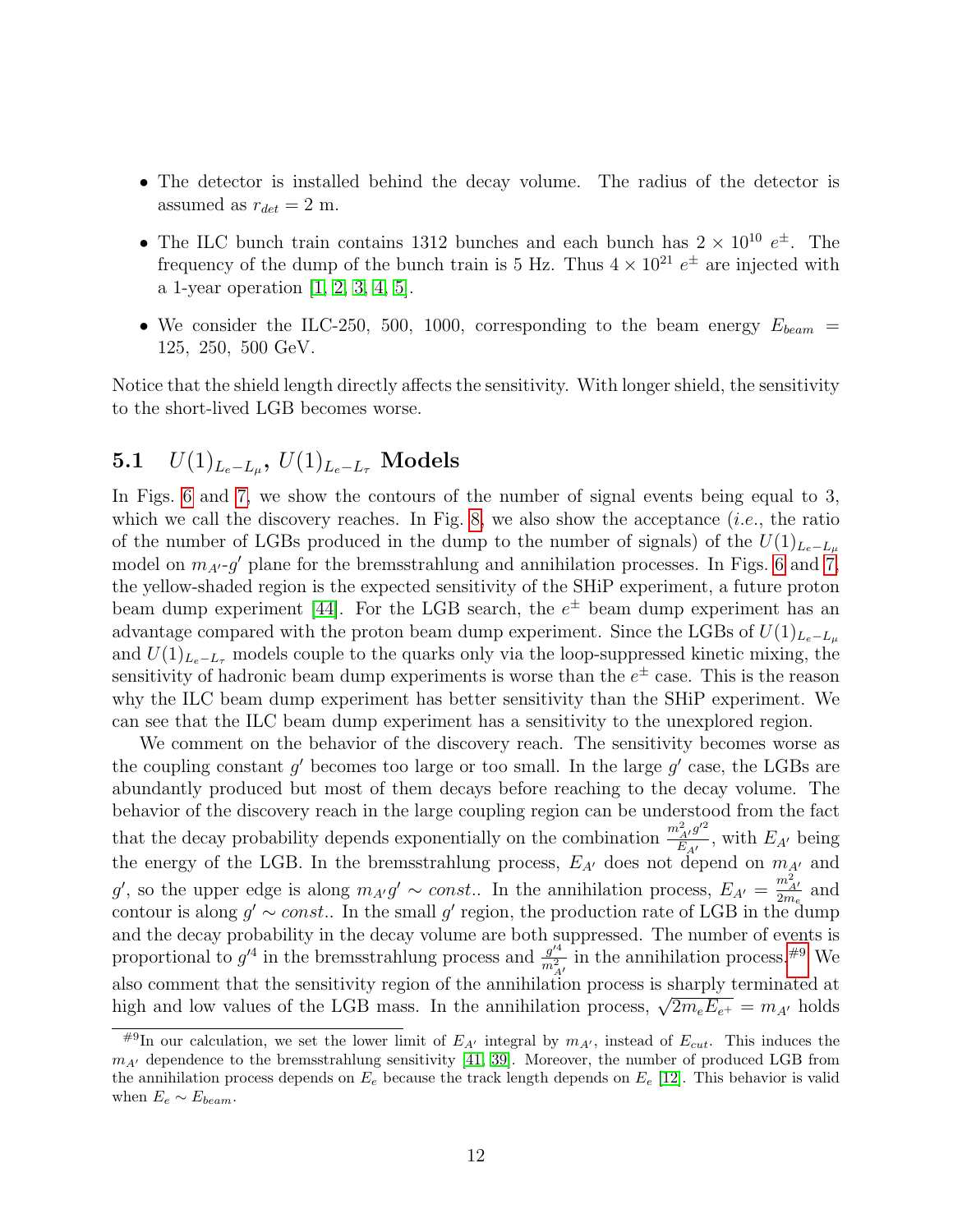<span id="page-13-0"></span>

(a) electron beam

(b) positron beam

Figure 6: The ILC beam dump experiment discovery reach for 10 years operation for the  $U(1)_{L_e-L_\mu}$  model. Left (right) figure shows the result with electron (positron) beam. Line colors correspond to the beam energy: 125 GeV (navy), 250 GeV (blue) and 500 GeV (purple). Line styles correspond to the production process: bremsstrahlung (dashed line) and annihilation (dotted line). The pink-shaded region is excluded by the previous beam dump experiments [\[41\]](#page-21-6). The orange-shaded region is excluded by the electron-neutrino scattering experiment, Texono [\[43\]](#page-21-8). The grey-shaded region is excluded by the observation of the supernova [\[28\]](#page-20-7). The yellow-shaded region is the expected sensitivity of the SHiP experiment [\[44\]](#page-21-7).

under the narrow-width approximation. Then,  $E_{e^+} < E_{beam}$  sets an upper bound on  $m_{A}$ which is kinematically accessible with the annihilation process. For the ILC-250, for example, the upper bound is about 300 MeV. This limit makes the right edge of the sensitivity region from the annihilation production. The left edge is from the LGB-mass dependence of  $E_{A}$ . As we consider smaller  $m_{A'}$ , the energy of the LGB produced by the annihilation process becomes lower. Because the angle  $\theta_1$  of the positron becomes larger as the positron energy becomes smaller (see Eq. [\(4.14\)](#page-9-3)), the annihilation process loses the sensitivity in the low mass region. This sets the left edge of the discovery reach from the annihilation process.

Comparing Figs. [6](#page-13-0) and [7,](#page-14-0) the discovery reaches for the  $U(1)_{L_e-L_\mu}$  and  $U(1)_{L_e-L_\tau}$  models are similar. This is because the LGBs of both models directly couple to the electron. On the other hand, the dominant (visible) decay modes of the LGB are different. For the case of  $U(1)_{L_e-L_\mu}$ , the dominant visible decay modes are  $A' \to e^+e^-$  and  $\mu^+\mu^-$ , while the LGB of the  $U(1)_{e-\tau}$  model decays mostly into  $e^+e^-$  (if  $m_X < 2m_\tau$ ). These features may be used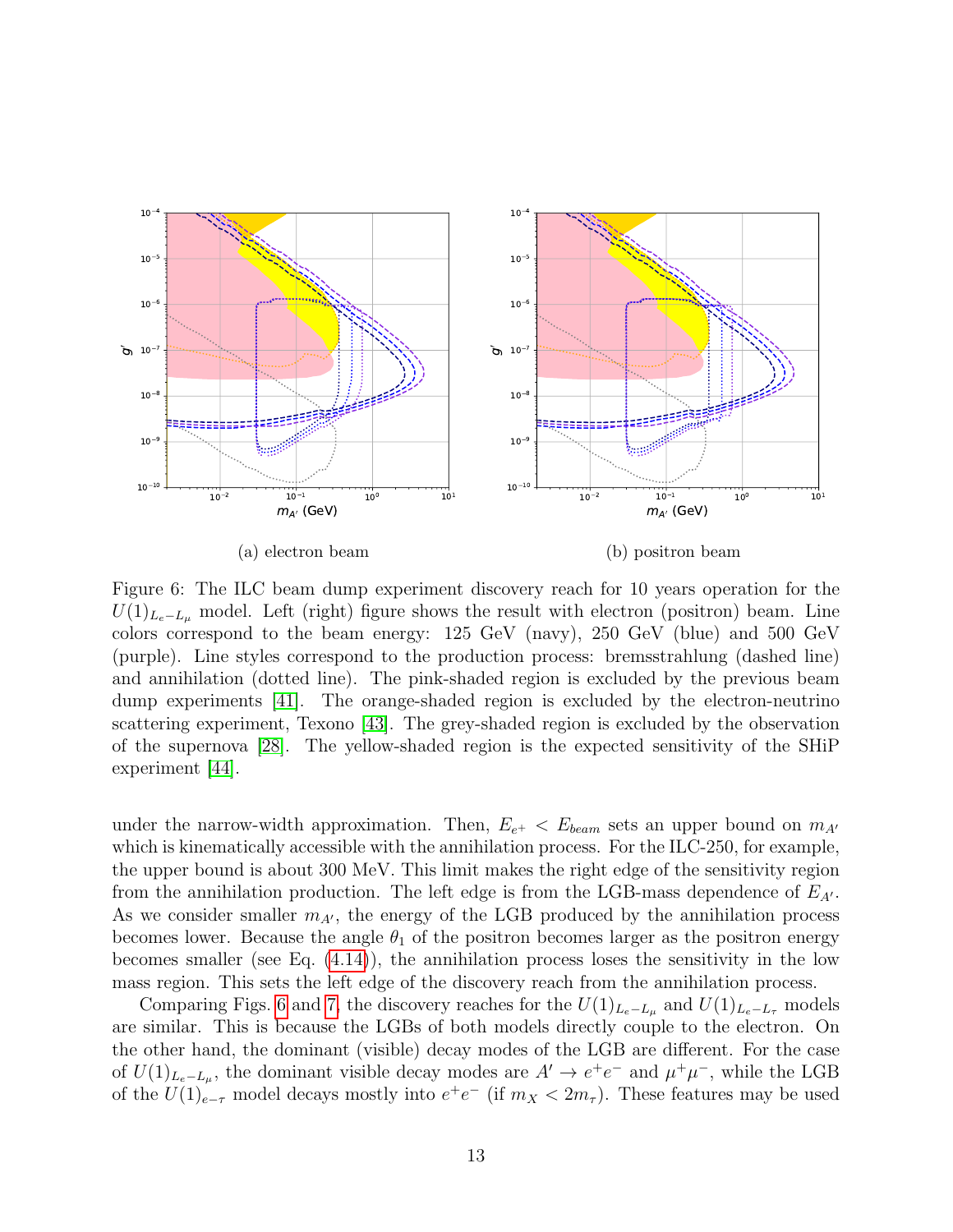<span id="page-14-0"></span>

Figure 7: Same to Fig. [6,](#page-13-0) but for the  $U(1)_{L_e-L_\tau}$  model.

to distinguish the models behind the LGB, as discussed in Ref. [\[13\]](#page-19-8).

# 5.2  $U(1)_{L_u-L_{\tau}}$  Model

Fig. [9](#page-16-0) shows the discovery reach for the LGB in the  $U(1)_{L_{\mu}-L_{\tau}}$  model in the ILC-250 beam dump experiment with a 10-year operation. In addition to the  $e^{\pm}$  bremsstrahlung and the annihilation production processes, we also consider the muon bremsstrahlung production process.<sup>[#10](#page-14-1)</sup> The muon bremsstrahlung process is important for the  $U(1)_{L_{\mu}-L_{\tau}}$  model because the LGB directly couples to muon. We can see that the ILC beam dump experiment has a sensitivity to the region which has not been excluded yet. Particularly, the LGB in the  $U(1)_{L_u-L_{\tau}}$  model is motivated by the fact that it may alleviate the Hubble tension [\[28\]](#page-20-7). The ILC beam dump experiment can accesss the part of the region suggested by the Hubble tension.

In the previous study of the search of the LGBs with the ILC beam dump experiment [\[13\]](#page-19-8), only the production process by the beam particle was considered. We can see that the effects of the secondary particles extend the sensitivity to the small-coupling region and that

<span id="page-14-1"></span><sup>&</sup>lt;sup>#10</sup>For the  $U(1)_{L_e-L_\mu}$  model, muon bremsstrahlung process contributes to the sensitivity without loopsuppression. Electron bremsstrahlung process, however, also contributes to the sensitivity without loopsuppression in this model. Since the number of initial electrons is much larger than the number of initial muons in the electron beam dump experiment, the contributions from the muon bremsstrahlung process are expected to be much smaller than the contributions from electrons. The yellow regions show the expected sensitivity of the SHiP experiment [\[44\]](#page-21-7).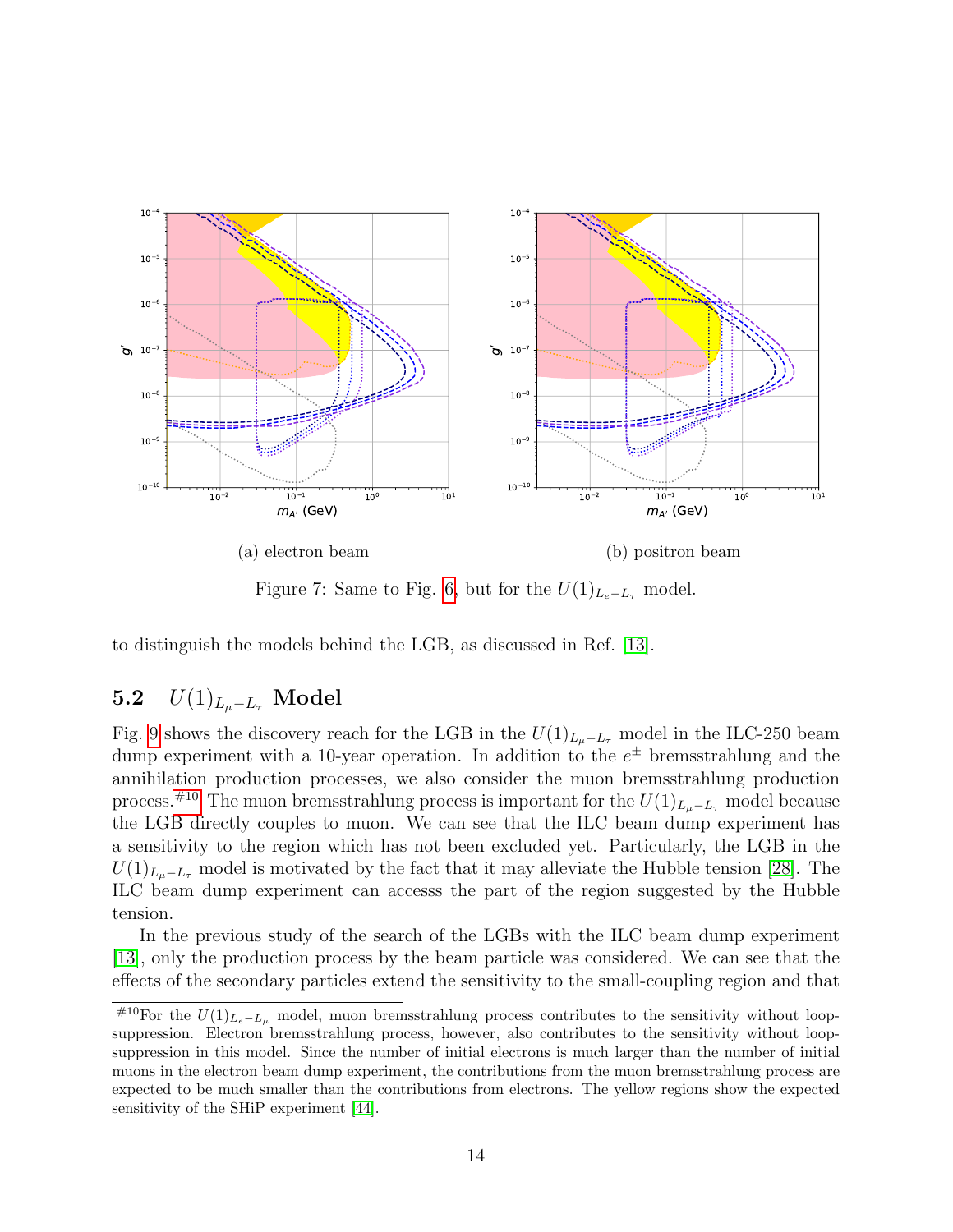<span id="page-15-1"></span>

Figure 8: Heatmap of the acceptance *(i.e.*, the ratio of the number of LGBs produced in the dump to the number of signals) on  $m_{A'}-g'$  plane. In this figure, we consider the LGB associated with  $U(1)_{L_e-L_\mu}$ , but the behavior is not so different when we consider the other models.

the muon bremsstrahlung effects extend the sensitivity to the large-mass region. Due to the large cross section and the different kinematics, we can also see that the signal produced by the annihilation process may cover the parameter region uncovered by the bremsstrahlung process. The annihilation process requires the positron in the initial state. For better sensitivity from the annihilation production, the use of a positron beam is better.

## <span id="page-15-0"></span>6 The Muon Beam Dump Experiment

In this section, we consider the beam dump experiment using a muon beam at the muon collider. $#^{11}$  The muon beam dump experiment has advantages to search for muon-philic new particles. In particular, in the  $U(1)_{L_u-L_x}$  model, the LGB does not couple to electron at tree level and then the production cross section is suppressed in the  $e^{\pm}$  beam dump experiment. We expect that the muon beam dump experiment has a good sensitivity to the LGB in the  $U(1)_{L_u-L_{\tau}}$  model. Thus, in this section, we study the search of the LGB in the  $U(1)_{L_u-L_{\tau}}$ model at the muon beam dump experiment. Such a subject was already considered in Ref. [\[10\]](#page-19-5). In the paper, however, the effect of the loop-induced kinetic mixing was not taken into account, so the sensitivity below the di-muon mass was underestimated. In the present study, the loop-induced kinetic mixings is included in deriving the discovery reach.

We consider the experimental setup similar to the one in the  $e^{\pm}$  beam dump experiment. We consider a lead target as well as a water target for comparison; the length of the target

<span id="page-15-2"></span> $^{#11}$ Since muons are not stopped by the target, the target is not a beam dump. We, however, call the experiment as "beam-dump experiment" as we did in the case of  $e^+e^-$  colliders.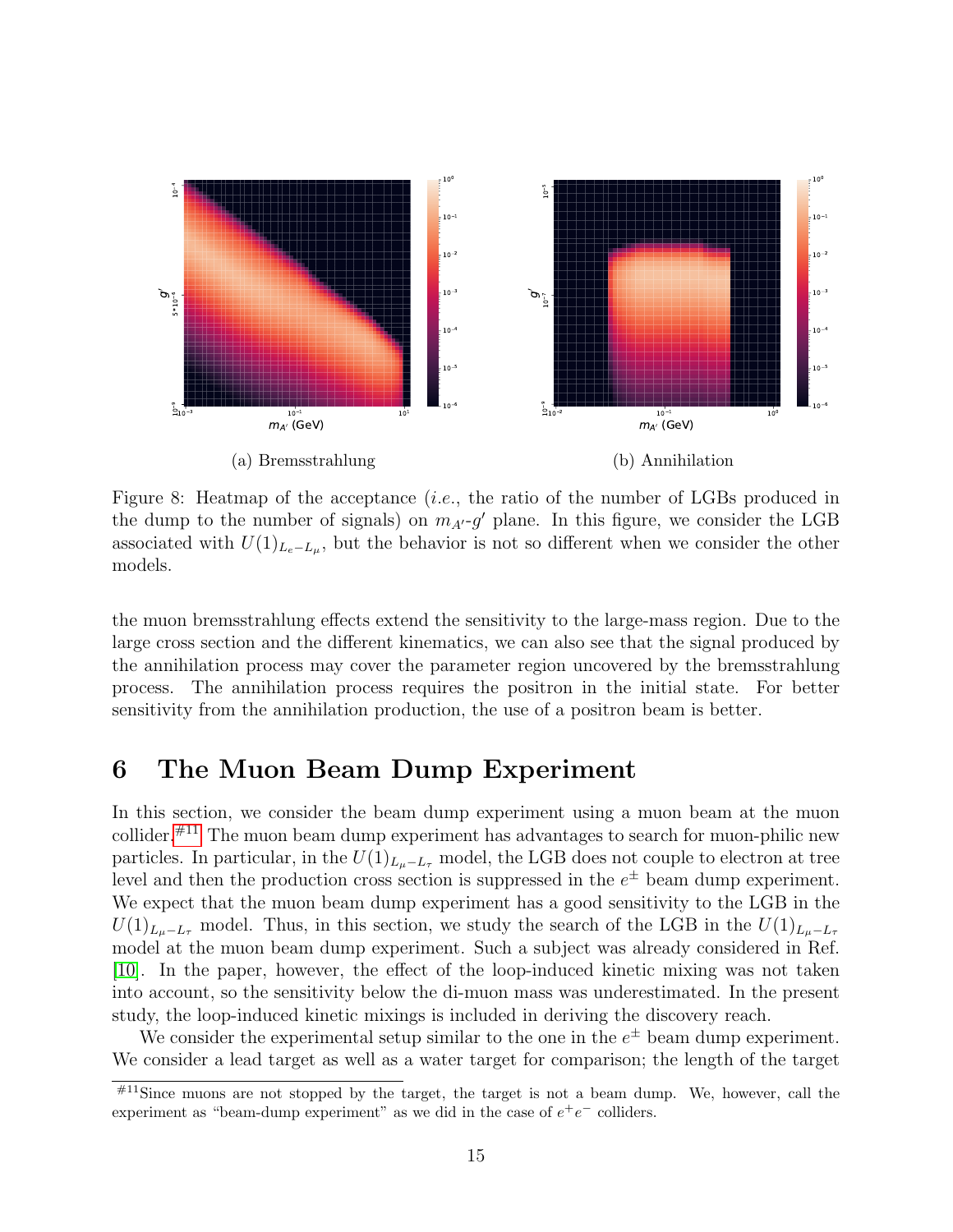<span id="page-16-0"></span>

(a) electron beam

<span id="page-16-1"></span>(b) positron beam

Figure 9: The  $e^{\pm}$  beam dump experiment discovery reach for the  $U(1)_{L_{\mu}-L_{\tau}}$  extension model. Several production processes of the LGB are considered: e bremsstrahlung (dashed line),  $\mu$ bremsstrahlung (dash-dotted line), and the annihilation (dotted line). The pink shaded region is excluded by the previous beam dump experiment, E137 at SLAC [\[45,](#page-21-9) [41\]](#page-21-6). The dark gray region is excluded ny the BBN constraint [\[46\]](#page-21-10). The light grey shaded region is excluded by the observation of SN1987A [\[28\]](#page-20-7). In the orange-shaded region, the Hubble tention is alleviated [\[28\]](#page-20-7).

is taken to be 11 m. Then, the shield and the decay volume with the detectors are assumed to be installed behind the target. As a source of the muon beam, we consider the US Muon Accelerator Program (MAP) design, where the number of muons in the beam is  $N_{\mu} \sim 10^{20}$ per year and the beam energy is 1.5 TeV [\[49\]](#page-22-0). In the muon beam dump experiment based on the MAP, the muons in the beam are very energetic and we may have serious muon background. In the SHiP experiment, for example, the muons with the energy  $\sim 400 \text{ GeV}$ are expected to be removed by 50 m active shield. With rescaling this result, 1.5 TeV muons may be removed by using  $\sim 200$  m active shield; we take  $L_{shield} = 200$  m as our canonical value of the shield length. We also consider the cases with shorter shield length which may be realized if a stronger magnet or additional technical progresses are developed in the future.

As the event rate in the  $e^{\pm}$  beam dump experiment, the event rate in the muon beam dump experiment can be estimated as

$$
N = B_{vis} N_{\mu} \frac{N_{Avo} \rho}{A} \int_{m_{\mu} + m_{A'}}^{E_{beam}} dE_{\mu} \int_{m_{A'}}^{E_{\mu} - m_e} dE_{A'} \frac{dl_{\mu}}{dE_{\mu}} \frac{1}{E_{\mu}} \left[ \frac{d\sigma}{dx} \right]_{x = \frac{E_{A'}}{E_{\mu}}} \mathcal{A}_{\mu} \Theta (L_{dump} - \delta_{\mu}). \tag{6.1}
$$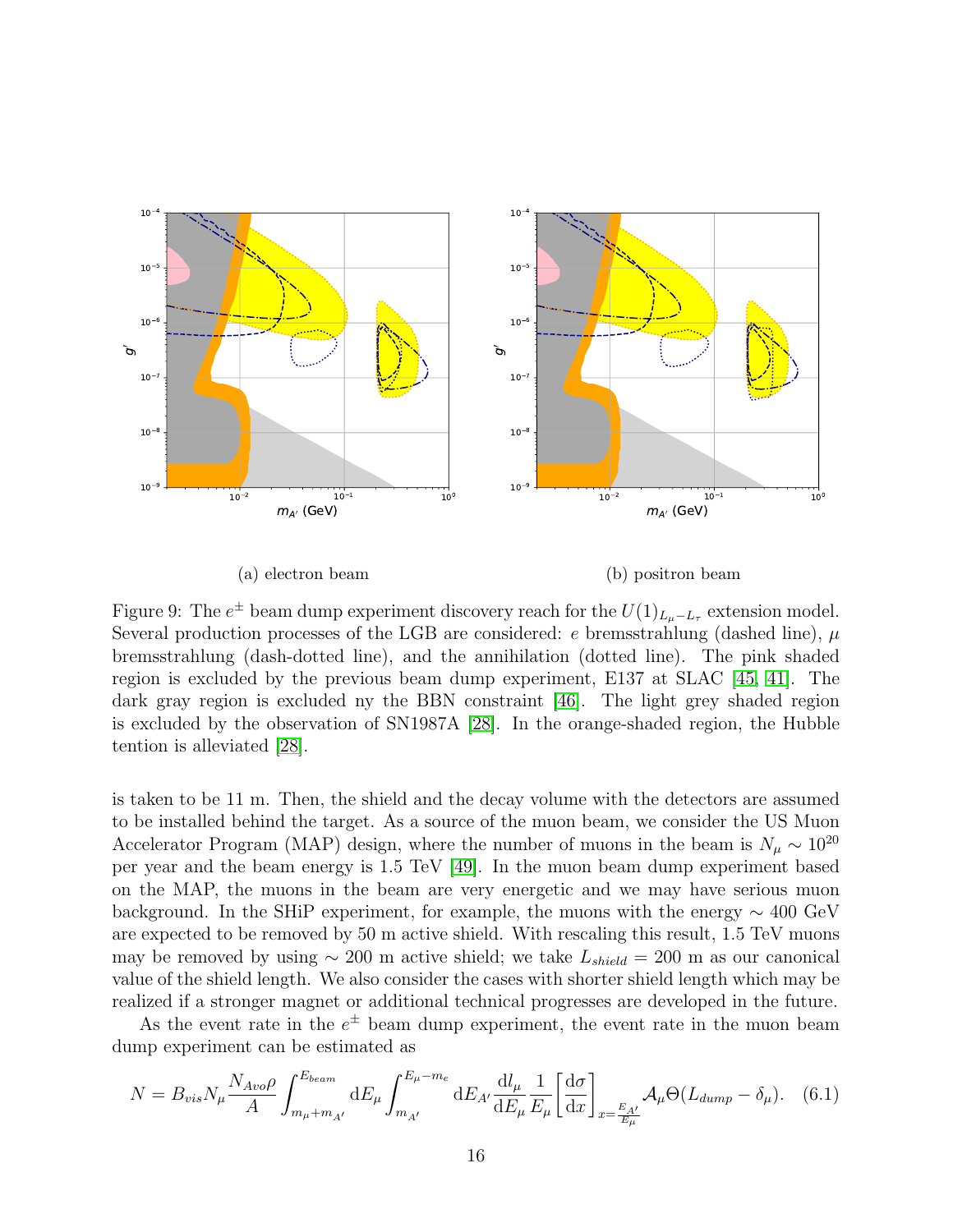<span id="page-17-1"></span>

Figure 10: The muon beam dump experiment discovery reach for the case of  $U(1)_{L_{\mu}-L_{\tau}}$ extension model (solid lines). The grey-shaded (brown-shaded) region is excluded by the BBN observation [\[28\]](#page-20-7) (the solar neutrino observation [\[47,](#page-21-11) [48\]](#page-21-12)). In the orange-shaded region, the Hubble tension is alleviated by the LGB [\[28\]](#page-20-7). The red-shaded region is the one motivated by the muon  $g-2$  anomaly. The green (light green) dotted line shows the expected discovery reach in the ILC beam dump experiment (SHiP experiment), as shown in Sec. [5.](#page-11-0) The left figure shows the case with 200 m shield and lead (red) or water (blue) target. The right figure shows the case with lead target and several length shield: 200 m (red), 50 m (brown), and 10 m (black).

For the calculation of the acceptance  $\mathcal{A}_{\mu}$ , we take  $\theta_1 = \theta_0$  (see Eq. [\(4.20\)](#page-10-1)) and we obtain

$$
\mathcal{A}_{\mu} \simeq e^{-(L_{dump} + L_{shield} - \delta_{\mu})/L_{A'}} \left( e^{-z_{min}/L_{A'}} - e^{-L_{dec}/L_{A'}} \right),\tag{6.2}
$$

where

$$
z_{min} = \frac{1}{\theta_3} [-\theta_2 \delta_\mu + (\theta_1 + \theta_2)(L_{dump} + L_{shield}) + (\theta_1 + \theta_2 + \theta_3)L_{dec} - r_{det}].
$$

The theta function in Eq. [\(6.1\)](#page-16-1) takes care of the fact that the muons do not stop in the dump.<sup>[#12](#page-17-0)</sup> Notice that  $\theta_1$  and  $z_{min}$  are calculated by using the fact that the initial-state muon is the beam particle not the secondary one.

Fig. [10](#page-17-1) shows the discovery reach for the LGB in the  $U(1)_{L_{\mu}-L_{\tau}}$  model with the muon beam dump experiment based on the MAP. For the case of the  $U(1)_{L_u-L_\tau}$  model, we can

<span id="page-17-0"></span> $^{#12}$ In this setup, we assume the shield is active, that is, muons will be removed by the magnetic field. Then the muon does not produce the LGB in the shield.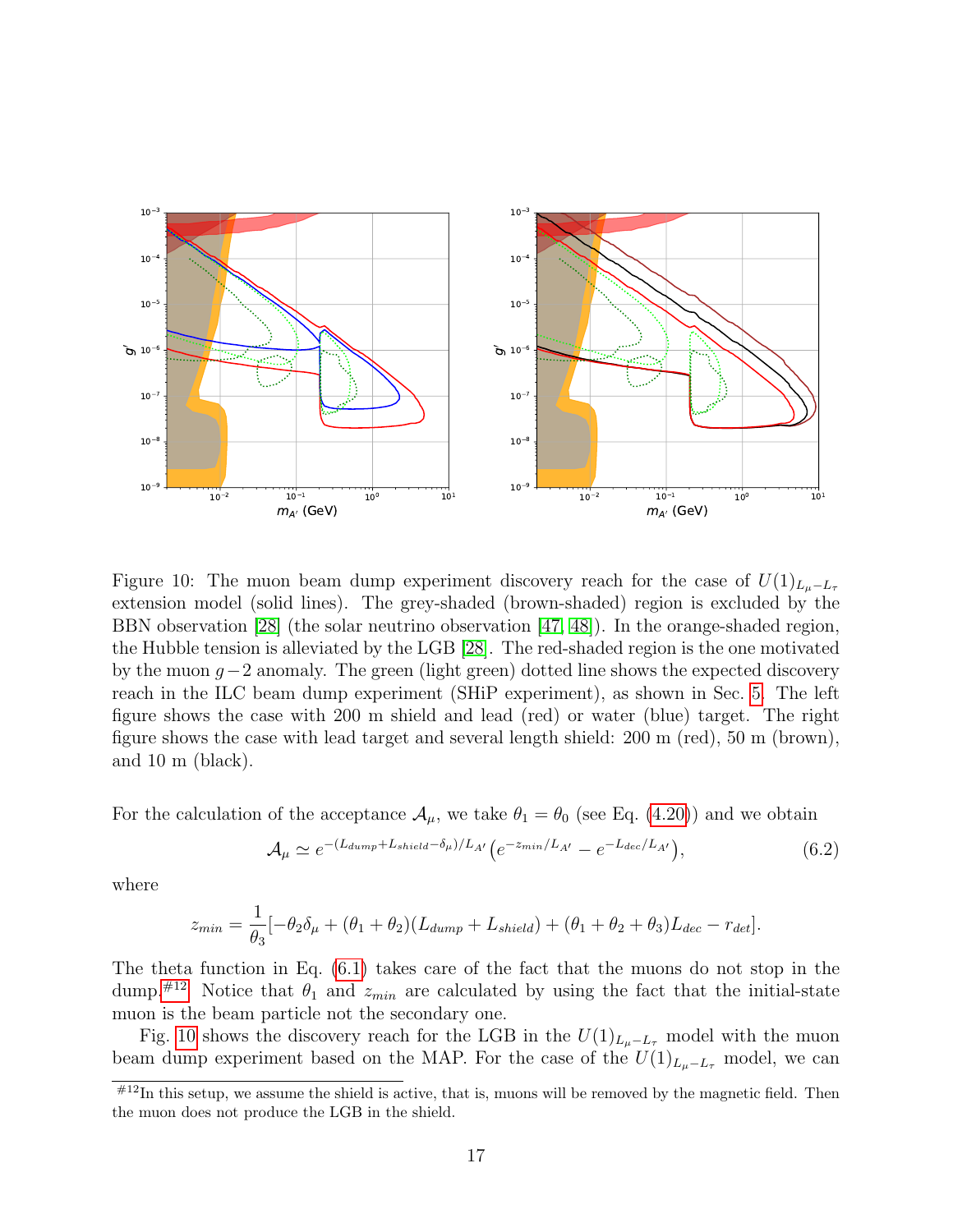see that the muon beam dump experiment has better sensitivity than the future electron and proton beam dump experiments, especially for the case of large LGB mass. We can see that the muon beam dump experiment can access the parameter region suggested by the Hubble tension. Unfortunately, the muon beam dump experiment hardly reach the region explaining the muon  $g - 2$  anomaly.

## <span id="page-18-4"></span>7 Summary and Discussion

In this paper, we have discussed the possibility to search for the LGBs in the lepton beam dump experiments. In the  $e^{\pm}$  beam dump experiment, we calculate the event rate taking into account the effects of the secondary particles which were not considered in the previous study [\[13\]](#page-19-8). Then we consider the production processes not only the electron bremsstrahlung but also the annihilation process and the muon bremsstrahlung process. Since the annihilation process has fewer vertices than the bremsstrahlung process, the cross section tends to be larger than that of the bremsstrahlung process. We have shown that these new production processes extend the discovery reaches for the LGB (see Fig.  $6 - 10$ ). We also considered the search for the LGB of the  $U(1)_{L_u-L_{\tau}}$  model in the muon beam dump experiment. We include the effect of the loop-induced kinetic mixing, which was not considered in the previous work [\[10\]](#page-19-5). For muon-philic particles, in particular, the LGB of the  $U(1)_{L_u-L_x}$  model, the muon beam dump experiment gives a better sensitivity than the electron ones.

There are the other LGB production processes, for example, the decay of hadrons. Hadrons can be produced in the lepton beam dump via the photoproduction processes [\[50\]](#page-22-1) and then the some of hadrons decay into the LGB. This process may extend the sensitivity as in the SHiP experiment. Such an issue will be discussed in elsewhere.

Acknowledgments: The work was supported by JSPS KAKENHI Grant No. 16H06490 (TM), 18K03608 (TM) and 22H01215 (TM), 22J21016 (AN).

## References

- <span id="page-18-0"></span>[1] T. Behnke, J.E. Brau, B. Foster, J. Fuster, M. Harrison, J.M. Paterson et al., eds., The International Linear Collider Technical Design Report - Volume 1: Executive Summary, [1306.6327](https://arxiv.org/abs/1306.6327).
- <span id="page-18-1"></span>[2] H. Baer et al., eds., The International Linear Collider Technical Design Report - Volume 2: Physics, [1306.6352](https://arxiv.org/abs/1306.6352).
- <span id="page-18-2"></span>[3] C. Adolphsen et al., eds., The International Linear Collider Technical Design Report - Volume 3.1: Accelerator  $\setminus \mathcal{B}$  in the Technical Design Phase, [1306.6353](https://arxiv.org/abs/1306.6353).
- <span id="page-18-3"></span>[4] C. Adolphsen et al., eds., The International Linear Collider Technical Design Report - Volume 3.II: Accelerator Baseline Design, [1306.6328](https://arxiv.org/abs/1306.6328).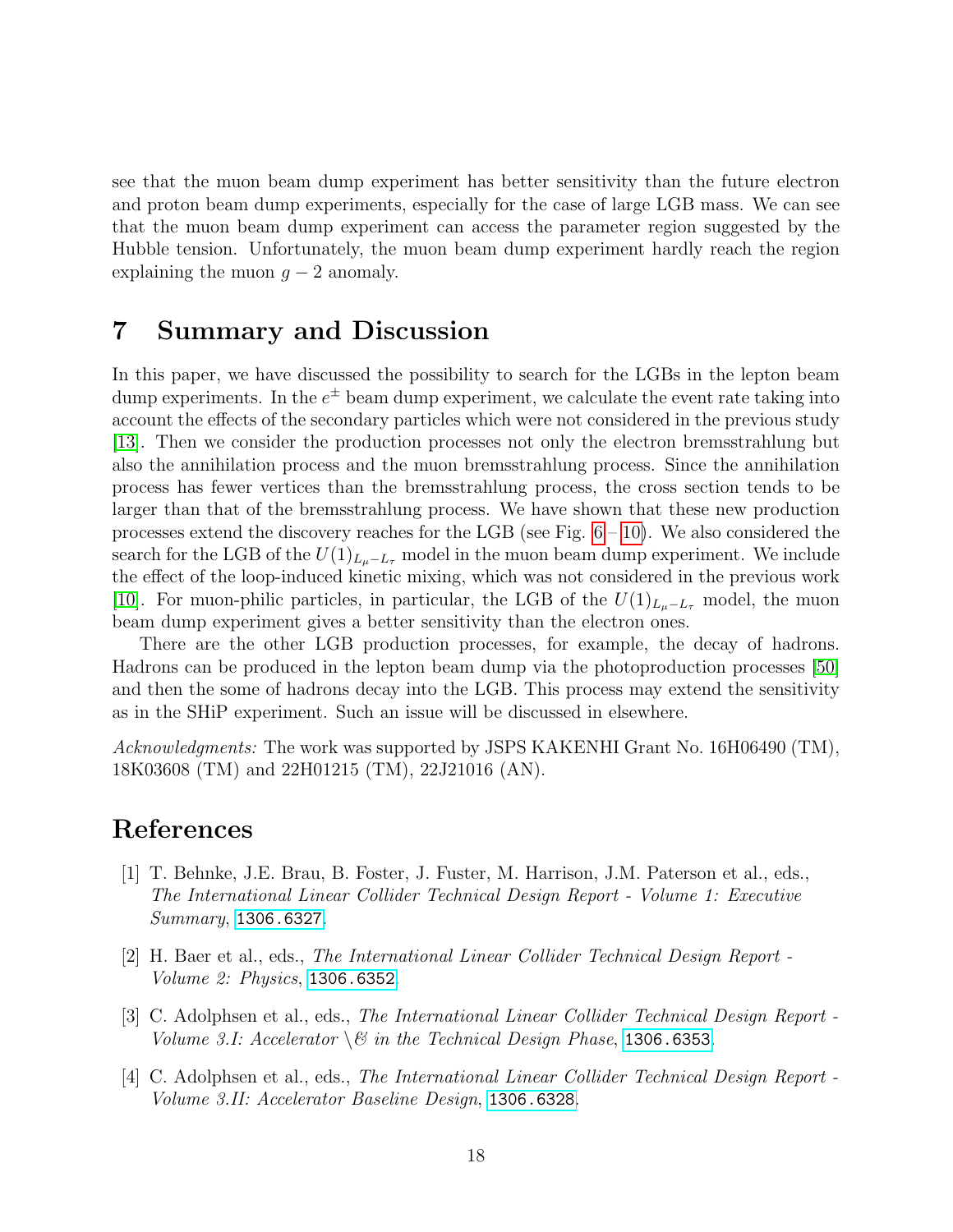- <span id="page-19-0"></span>[5] H. Abramowicz et al., The International Linear Collider Technical Design Report - Volume 4: Detectors, [1306.6329](https://arxiv.org/abs/1306.6329).
- <span id="page-19-1"></span>[6] ILC International Development Team collaboration, The International Linear Collider: Report to Snowmass 2021, [2203.07622](https://arxiv.org/abs/2203.07622).
- <span id="page-19-2"></span>[7] CLIC, CLICDP collaboration, P. Roloff, R. Franceschini, U. Schnoor and A. Wulzer, eds., The Compact Linear  $e^+e^-$  Collider (CLIC): Physics Potential, [1812.07986](https://arxiv.org/abs/1812.07986).
- <span id="page-19-3"></span>[8] J.P. Delahaye, M. Diemoz, K. Long, B. Mansoulié, N. Pastrone, L. Rivkin et al., *Muon* Colliders, [1901.06150](https://arxiv.org/abs/1901.06150).
- <span id="page-19-4"></span>[9] S. Kanemura, T. Moroi and T. Tanabe, Beam dump experiment at future electron–positron colliders, [Phys. Lett. B](https://doi.org/10.1016/j.physletb.2015.10.002)  $751$  (2015) 25 [[1507.02809](https://arxiv.org/abs/1507.02809)].
- <span id="page-19-5"></span>[10] C. Cesarotti, S. Homiller, R.K. Mishra and M. Reece, Probing New Gauge Forces with a High-Energy Muon Beam Dump, [2202.12302](https://arxiv.org/abs/2202.12302).
- <span id="page-19-6"></span>[11] Y. Sakaki and D. Ueda, Searching for new light particles at the international linear collider main beam dump, Phys. Rev. D  $103$  [\(2021\) 035024](https://doi.org/10.1103/PhysRevD.103.035024) [[2009.13790](https://arxiv.org/abs/2009.13790)].
- <span id="page-19-7"></span>[12] K. Asai, S. Iwamoto, Y. Sakaki and D. Ueda, New physics searches at the ILC positron and electron beam dumps, [2105.13768](https://arxiv.org/abs/2105.13768).
- <span id="page-19-8"></span>[13] K. Asai, T. Moroi and A. Niki, Leptophilic Gauge Bosons at ILC Beam Dump Experiment, Phys. Lett. B **818** [\(2021\) 136374](https://doi.org/10.1016/j.physletb.2021.136374) [[2104.00888](https://arxiv.org/abs/2104.00888)].
- <span id="page-19-9"></span>[14] R. Foot, New Physics From Electric Charge Quantization?, [Mod. Phys. Lett. A](https://doi.org/10.1142/S0217732391000543) 6 [\(1991\) 527.](https://doi.org/10.1142/S0217732391000543)
- <span id="page-19-10"></span>[15] X.G. He, G.C. Joshi, H. Lew and R.R. Volkas, *NEW Z-prime PHENOMENOLOGY*, [Phys. Rev. D](https://doi.org/10.1103/PhysRevD.43.R22) 43 (1991) 22.
- <span id="page-19-11"></span>[16] X.-G. He, G.C. Joshi, H. Lew and R.R. Volkas, Simplest Z-prime model, [Phys. Rev. D](https://doi.org/10.1103/PhysRevD.44.2118) 44 [\(1991\) 2118.](https://doi.org/10.1103/PhysRevD.44.2118)
- <span id="page-19-12"></span>[17] R. Foot, X.G. He, H. Lew and R.R. Volkas, Model for a light Z-prime boson, [Phys.](https://doi.org/10.1103/PhysRevD.50.4571) *Rev. D* 50 [\(1994\) 4571](https://doi.org/10.1103/PhysRevD.50.4571)  $|hep-ph/9401250|$  $|hep-ph/9401250|$  $|hep-ph/9401250|$ .
- <span id="page-19-13"></span>[18] T. Araki, J. Heeck and J. Kubo, Vanishing Minors in the Neutrino Mass Matrix from Abelian Gauge Symmetries, JHEP 07 [\(2012\) 083](https://doi.org/10.1007/JHEP07(2012)083) [[1203.4951](https://arxiv.org/abs/1203.4951)].
- <span id="page-19-14"></span>[19] J. Heeck, Neutrinos and Abelian Gauge Symmetries, Ph.D. thesis, Heidelberg U., 2014.
- <span id="page-19-15"></span>[20] K. Asai, K. Hamaguchi and N. Nagata, Predictions for the neutrino parameters in the minimal gauged  $U(1)_{L_u-L_{\tau}}$  model, [Eur. Phys. J. C](https://doi.org/10.1140/epjc/s10052-017-5348-x) 77 (2017) 763 [[1705.00419](https://arxiv.org/abs/1705.00419)].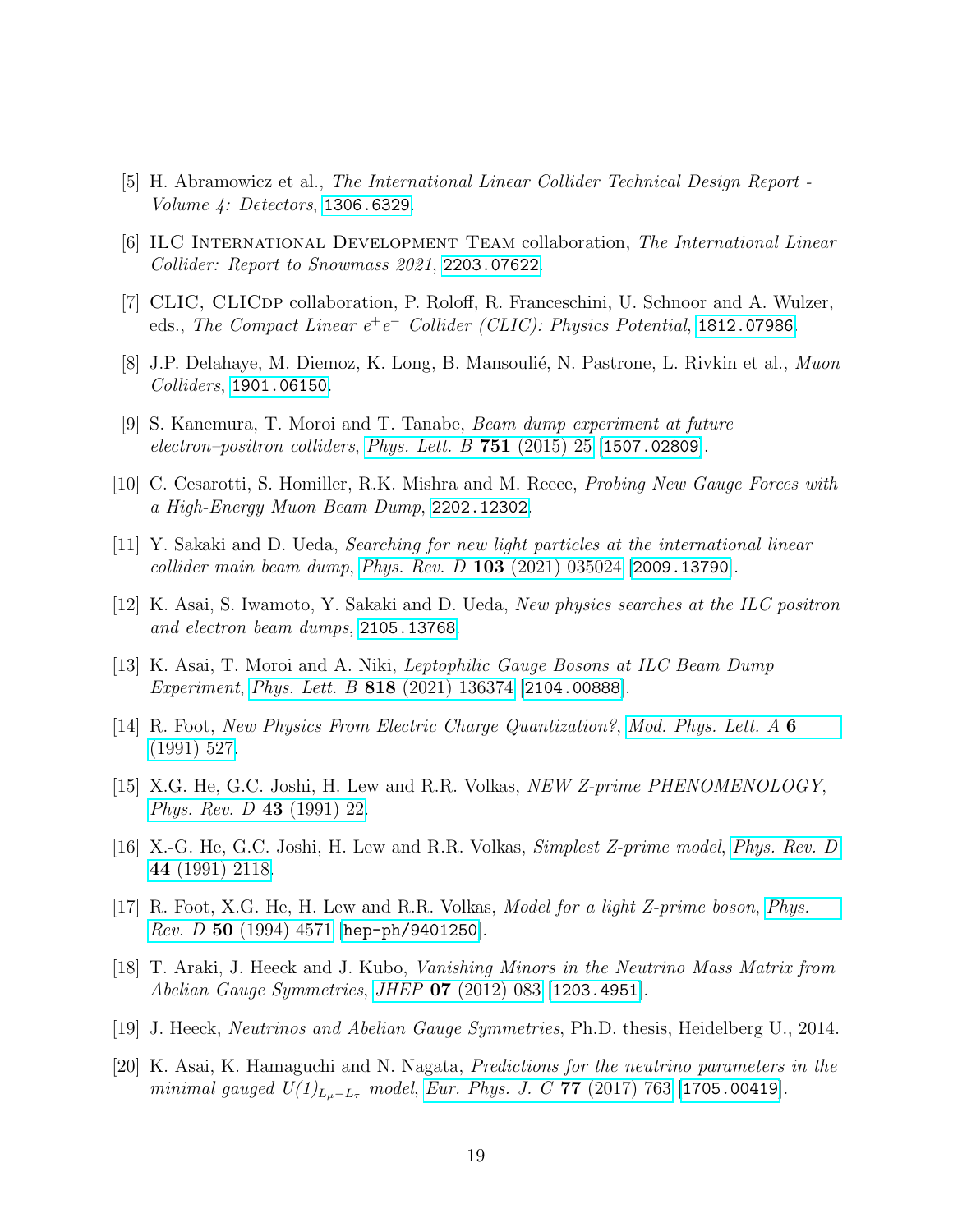- <span id="page-20-0"></span>[21] K. Asai, K. Hamaguchi, N. Nagata, S.-Y. Tseng and K. Tsumura, Minimal Gauged  $U(1)_{L_{\alpha}-L_{\beta}}$  Models Driven into a Corner, Phys. Rev. D 99 [\(2019\) 055029](https://doi.org/10.1103/PhysRevD.99.055029) [[1811.07571](https://arxiv.org/abs/1811.07571)].
- <span id="page-20-1"></span>[22] K. Asai, Predictions for the neutrino parameters in the minimal model extended by linear combination of  $U(1)_{L_e-L_\mu}$ ,  $U(1)_{L_\mu-L_\tau}$  and  $U(1)_{B-L}$  gauge symmetries, [Eur.](https://doi.org/10.1140/epjc/s10052-020-7622-6) [Phys. J. C](https://doi.org/10.1140/epjc/s10052-020-7622-6) 80 (2020) 76 [[1907.04042](https://arxiv.org/abs/1907.04042)].
- <span id="page-20-2"></span>[23] E. Ma and D.P. Roy, Anomalous neutrino interaction, muon g-2, and atomic parity nonconservation, Phys. Rev. D  $65$  [\(2002\) 075021](https://doi.org/10.1103/PhysRevD.65.075021) [[hep-ph/0111385](https://arxiv.org/abs/hep-ph/0111385)].
- <span id="page-20-3"></span>[24] S. Baek, N.G. Deshpande, X.G. He and P. Ko, Muon anomalous g-2 and gauged  $L(muon)$  -  $L(tau)$  models, Phys. Rev. D 64 [\(2001\) 055006](https://doi.org/10.1103/PhysRevD.64.055006) [[hep-ph/0104141](https://arxiv.org/abs/hep-ph/0104141)].
- <span id="page-20-4"></span>[25] P. Foldenauer, Light dark matter in a gauged  $U(1)_{L_u-L_{\tau}}$  model, [Phys. Rev. D](https://doi.org/10.1103/PhysRevD.99.035007) 99 [\(2019\) 035007](https://doi.org/10.1103/PhysRevD.99.035007) [[1808.03647](https://arxiv.org/abs/1808.03647)].
- <span id="page-20-5"></span>[26] I. Holst, D. Hooper and G. Krnjaic, The Simplest and Most Predictive Model of Muon  $g-2$  and Thermal Dark Matter, [2107.09067](https://arxiv.org/abs/2107.09067).
- <span id="page-20-6"></span>[27] M. Drees and W. Zhao,  $U(1)_{L_{\mu}-L_{\tau}}$  for Light Dark Matter,  $g_{\mu}-2$ , the 511 keV excess and the Hubble Tension, [2107.14528](https://arxiv.org/abs/2107.14528).
- <span id="page-20-7"></span>[28] M. Escudero, D. Hooper, G. Krnjaic and M. Pierre, Cosmology with A Very Light  $L_{\mu}$  $- L_{\tau}$  Gauge Boson, JHEP 03 [\(2019\) 071](https://doi.org/10.1007/JHEP03(2019)071) [[1901.02010](https://arxiv.org/abs/1901.02010)].
- <span id="page-20-8"></span>[29] LDMX collaboration, Light Dark Matter eXperiment (LDMX), [1808.05219](https://arxiv.org/abs/1808.05219).
- <span id="page-20-9"></span>[30] V.V. Ezhela, S.B. Lugovsky and O.V. Zenin, Hadronic part of the muon g-2 estimated on the sigma\*\*2003(tot)(e+ e-  $\Rightarrow$  hadrons) evaluated data compilation, [hep-ph/0312114](https://arxiv.org/abs/hep-ph/0312114).
- <span id="page-20-10"></span>[31] Particle Data Group collaboration, Review of Particle Physics, [PTEP](https://doi.org/10.1093/ptep/ptaa104) 2020 [\(2020\) 083C01.](https://doi.org/10.1093/ptep/ptaa104)
- <span id="page-20-11"></span>[32] SHiP collaboration, The active muon shield in the SHiP experiment, [JINST](https://doi.org/10.1088/1748-0221/12/05/P05011) 12 [\(2017\) P05011](https://doi.org/10.1088/1748-0221/12/05/P05011) [[1703.03612](https://arxiv.org/abs/1703.03612)].
- <span id="page-20-12"></span>[33] K.J. Kim and Y.-S. Tsai, IMPROVED WEIZSACKER-WILLIAMS METHOD AND ITS APPLICATION TO LEPTON AND W BOSON PAIR PRODUCTION, [Phys.](https://doi.org/10.1103/PhysRevD.8.3109) Rev. D 8 [\(1973\) 3109.](https://doi.org/10.1103/PhysRevD.8.3109)
- <span id="page-20-13"></span>[34] Y.-S. Tsai, Pair Production and Bremsstrahlung of Charged Leptons, [Rev. Mod. Phys.](https://doi.org/10.1103/RevModPhys.46.815) 46 [\(1974\) 815.](https://doi.org/10.1103/RevModPhys.46.815)
- <span id="page-20-14"></span>[35] Y.-S. Tsai, AXION BREMSSTRAHLUNG BY AN ELECTRON BEAM, [Phys. Rev.](https://doi.org/10.1103/PhysRevD.34.1326) D 34 [\(1986\) 1326.](https://doi.org/10.1103/PhysRevD.34.1326)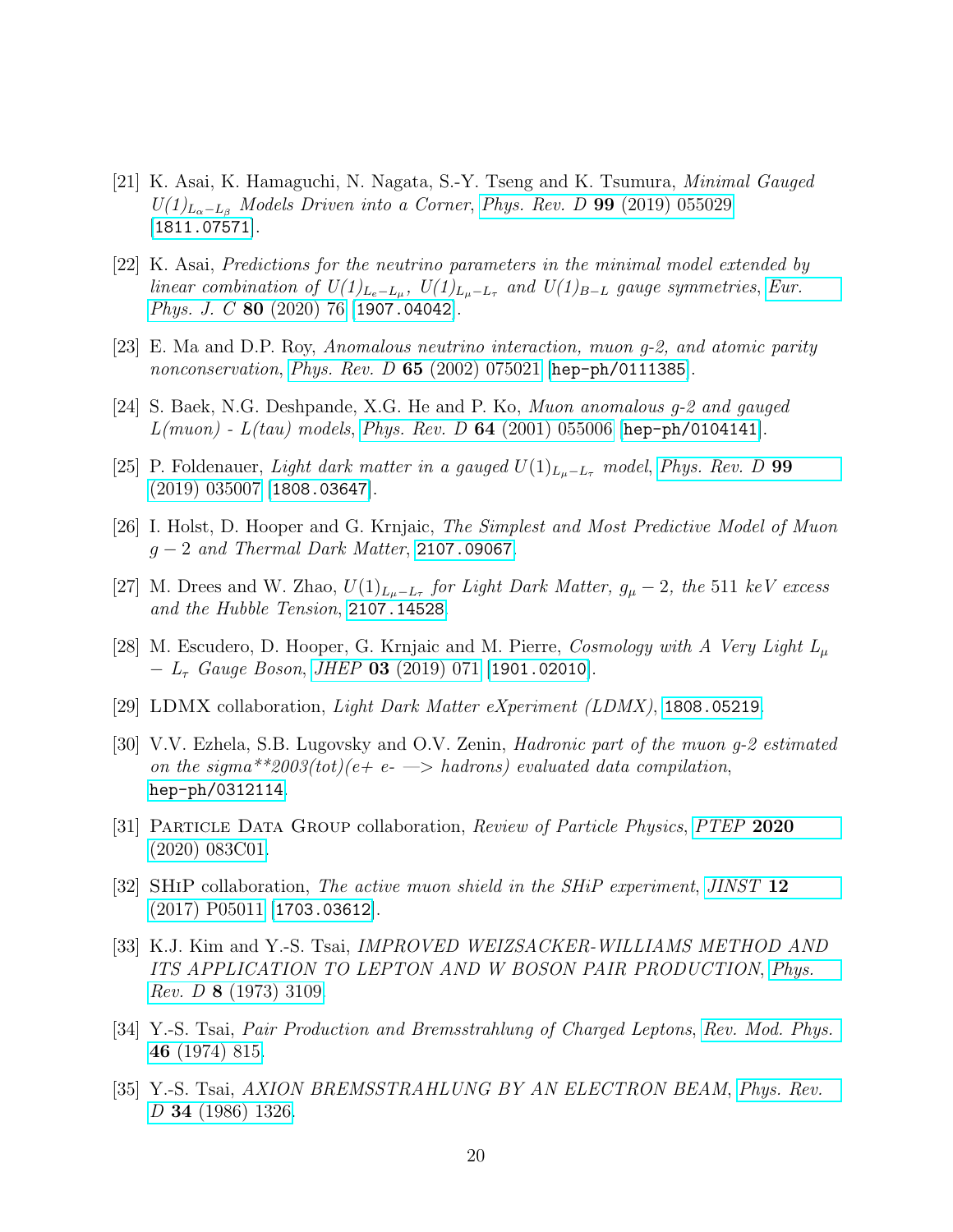- <span id="page-21-0"></span>[36] D.V. Kirpichnikov, H. Sieber, L.M. Bueno, P. Crivelli and M.M. Kirsanov, Probing hidden sectors with a muon beam: Total and differential cross sections for vector boson production in muon bremsstrahlung, Phys. Rev. D  $104$  [\(2021\) 076012](https://doi.org/10.1103/PhysRevD.104.076012) [[2107.13297](https://arxiv.org/abs/2107.13297)].
- <span id="page-21-1"></span>[37] Y.-S. Liu, D. McKeen and G.A. Miller, *Validity of the Weizsäcker-Williams* approximation and the analysis of beam dump experiments: Production of a new scalar boson, Phys. Rev. D  $95$  [\(2017\) 036010](https://doi.org/10.1103/PhysRevD.95.036010) [[1609.06781](https://arxiv.org/abs/1609.06781)].
- <span id="page-21-2"></span>[38] Y.-S. Liu and G.A. Miller, *Validity of the Weizsäcker-Williams approximation and the* analysis of beam dump experiments: Production of an axion, a dark photon, or a new axial-vector boson, Phys. Rev. D  $96$  [\(2017\) 016004](https://doi.org/10.1103/PhysRevD.96.016004) [[1705.01633](https://arxiv.org/abs/1705.01633)].
- <span id="page-21-3"></span>[39] A. Niki, New Gauge Bosons at ILC Beam Dump Experiment, Master Thesis (2022) .
- <span id="page-21-4"></span>[40] J.D. Bjorken, R. Essig, P. Schuster and N. Toro, New Fixed-Target Experiments to Search for Dark Gauge Forces, Phys. Rev. D 80 [\(2009\) 075018](https://doi.org/10.1103/PhysRevD.80.075018) [[0906.0580](https://arxiv.org/abs/0906.0580)].
- <span id="page-21-6"></span>[41] M. Bauer, P. Foldenauer and J. Jaeckel, *Hunting All the Hidden Photons*, *[JHEP](https://doi.org/10.1007/JHEP07(2018)094)* 07  $(2018)$  094  $|1803.05466|$  $|1803.05466|$  $|1803.05466|$ .
- <span id="page-21-5"></span>[42] Y. Sakaki, Y. Namito, T. Sanami, H. Iwase and H. Hirayama, Implementation of muon pair production in PHITS and verification by comparing with the muon shielding experiment at SLAC, [Nucl. Instrum. Meth. A](https://doi.org/10.1016/j.nima.2020.164323) 977 (2020) 164323 [[2004.00212](https://arxiv.org/abs/2004.00212)].
- <span id="page-21-8"></span>[43] TEXONO collaboration, *Measurement of Nu(e)*-bar -Electron Scattering Cross-Section with a CsI(Tl) Scintillating Crystal Array at the Kuo-Sheng Nuclear Power Reactor, Phys. Rev. D 81 [\(2010\) 072001](https://doi.org/10.1103/PhysRevD.81.072001) [[0911.1597](https://arxiv.org/abs/0911.1597)].
- <span id="page-21-7"></span>[44] S. Alekhin et al., A facility to Search for Hidden Particles at the CERN SPS: the SHiP physics case, [Rept. Prog. Phys.](https://doi.org/10.1088/0034-4885/79/12/124201) 79 (2016) 124201 [[1504.04855](https://arxiv.org/abs/1504.04855)].
- <span id="page-21-9"></span>[45] J.D. Bjorken, S. Ecklund, W.R. Nelson, A. Abashian, C. Church, B. Lu et al., Search for Neutral Metastable Penetrating Particles Produced in the SLAC Beam Dump, [Phys. Rev. D](https://doi.org/10.1103/PhysRevD.38.3375) 38 (1988) 3375.
- <span id="page-21-10"></span>[46] A. Kamada and H.-B. Yu, Coherent Propagation of PeV Neutrinos and the Dip in the Neutrino Spectrum at IceCube, Phys. Rev. D  $92$  [\(2015\) 113004](https://doi.org/10.1103/PhysRevD.92.113004) [[1504.00711](https://arxiv.org/abs/1504.00711)].
- <span id="page-21-11"></span>[47] G. Bellini et al., Precision measurement of the 7Be solar neutrino interaction rate in Borexino, [Phys. Rev. Lett.](https://doi.org/10.1103/PhysRevLett.107.141302) 107 (2011) 141302 [[1104.1816](https://arxiv.org/abs/1104.1816)].
- <span id="page-21-12"></span>[48] Y. Kaneta and T. Shimomura, On the possibility of a search for the  $L_{\mu}-L_{\tau}$  gauge boson at Belle-II and neutrino beam experiments, PTEP 2017 [\(2017\) 053B04](https://doi.org/10.1093/ptep/ptx050) [[1701.00156](https://arxiv.org/abs/1701.00156)].